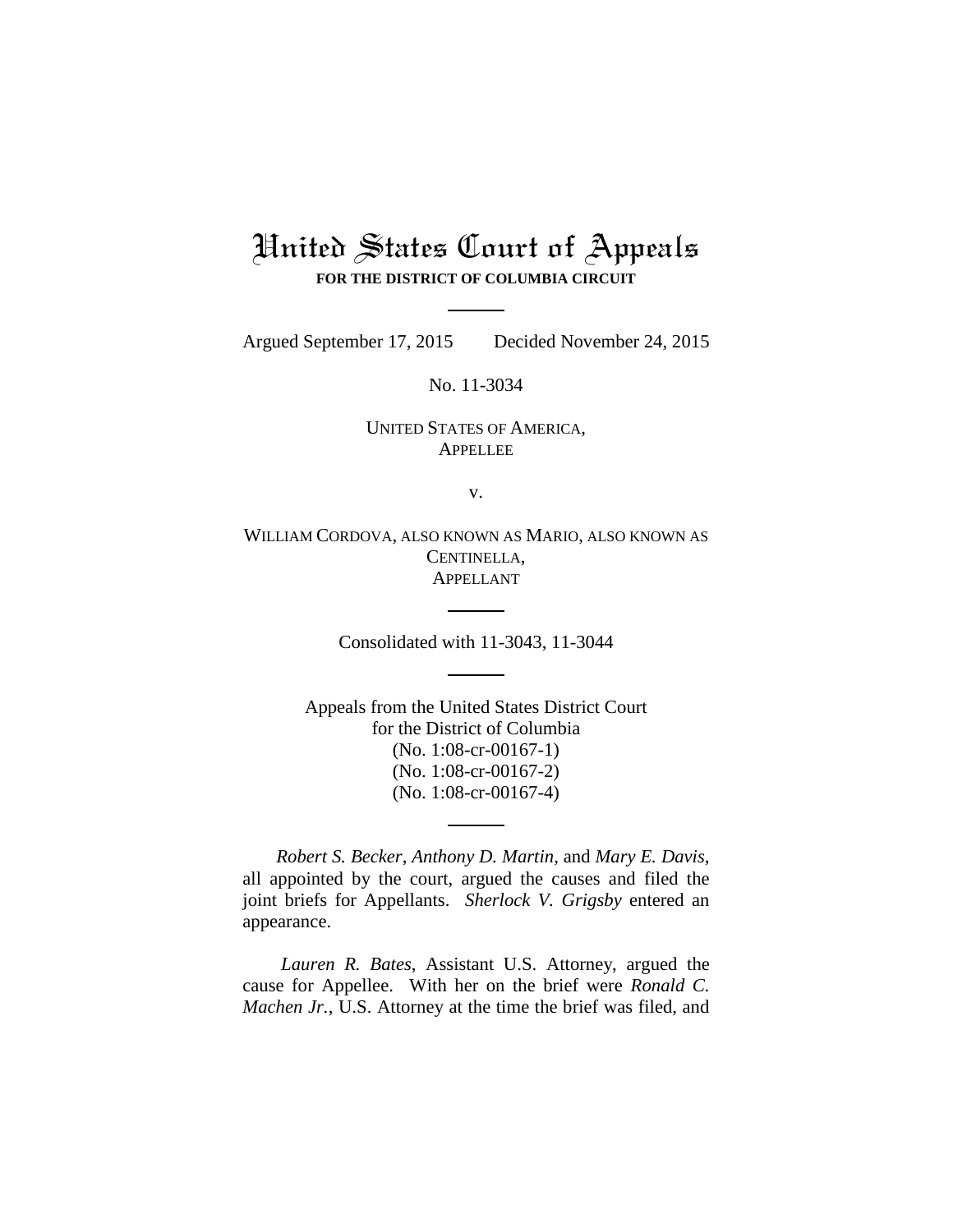## *Elizabeth Trosman*, *Elizabeth H. Danello*, *Gilberto Guerrero, Jr.*, and *Nihar Ranjan Mohanty*, Assistant U.S. Attorneys.

#### Before: TATEL, MILLETT, and WILKINS, *Circuit Judges*.

PER CURIAM: William Cordova, Jose Gutierrez, and Melvin Sorto appeal their convictions for conspiracy, violent crimes in aid of racketeering, murder, assault, and federal and District of Columbia weapons offenses. They raise eight claims, four of which we address here; the others we address in a judgment issued contemporaneously with this opinion. Finding none of the challenges examined herein meritorious, we affirm as to these issues.

**I.**

Cordova, Gutierrez, and Sorto (collectively "Appellants") belong to Mara Salvatrucha, an international criminal gang also known as MS-13. All three men are originally from El Salvador. When Cordova and Gutierrez arrived in the District of Columbia, they moved in with Misael Esquina-Flores and his parents, Feliciana Esquina-Flores and Tomas Esquina, whom they had known in El Salvador. Local MS-13 members treated Cordova and Gutierrez deferentially because they came from El Salvador. Believing that the local gang presence was weak, Cordova and Gutierrez actively encouraged members to commit more violent crimes to improve MS-13's status in the local gang hierarchy.

On the evening of July 30, 2006, Cordova and Gutierrez pulled up next to another car, announced to the three men inside that they were MS-13 members, ordered the men not to move, and then opened fire, injuring those inside. None of the victims died.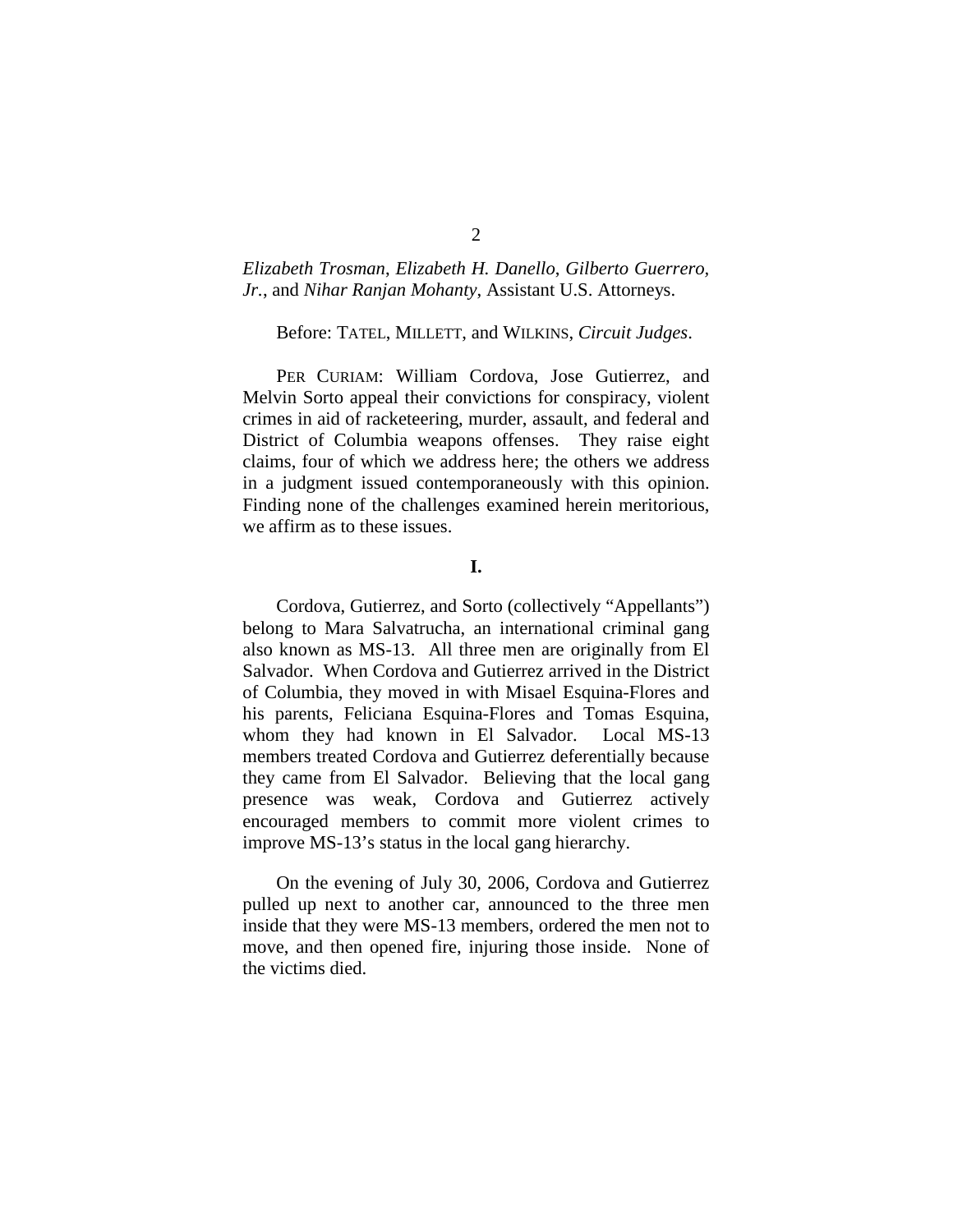On April 22, 2007, Cordova and Gutierrez struck again, this time joined by Sorto. In retaliation for an attack on MS-13 by members of a rival gang, the three men trailed the rival gang members back to their home turf. They then opened fire on the group, killing Edwin Ventura and severely wounding Nelson Maldonado.

Later in 2007, Cordova and Gutierrez shot Feliciana Esquina-Flores while she was waiting for a bus. Although Feliciana survived the shooting, she is now blind.

Based on these three armed assaults, the government charged Appellants with conspiracy, violent crimes in aid of racketeering, murder, assault, and federal and District of Columbia weapons offenses. A jury convicted Appellants on all counts.

#### **II.**

Cordova, Gutierrez, and Sorto argue that court-imposed restrictions limiting their personal access to certain discovery documents deprived them of their Sixth Amendment rights to effective representation and to assist in their defense. Because they suffered no plausible prejudice, we reject the argument.

#### **A.**

At a pretrial conference, the District Court ordered the government to disclose to Appellants every Thursday any prior statements of witnesses who would be called to testify the following week. Those prior statements are commonly referred to as "Jencks Act materials," 18 U.S.C. § 3500. The District Court's order was more favorable to Appellants in that regard than the Jencks Act's requirement of disclosure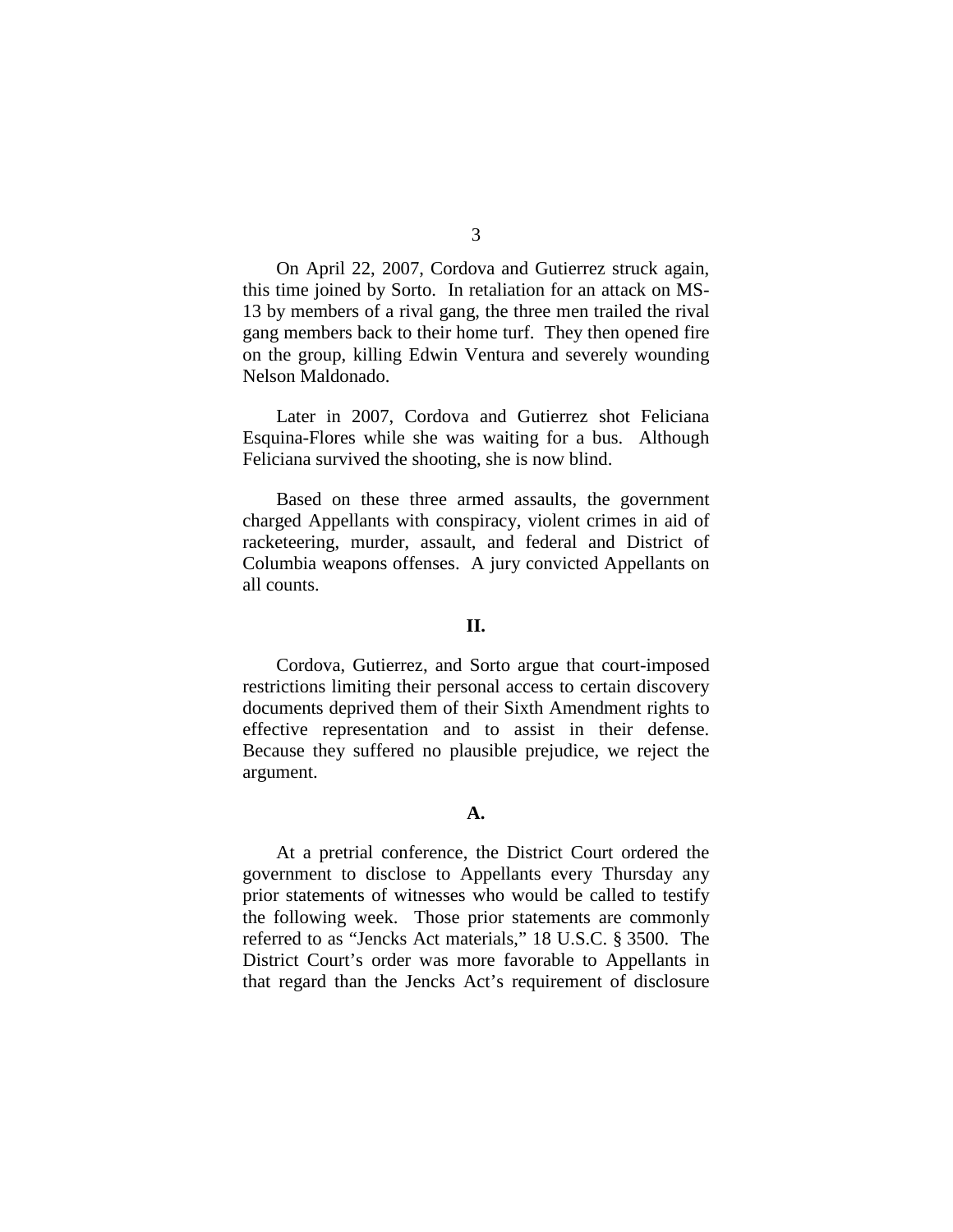*after* a government witness testifies on direct examination, *id.* § 3500(b); *see also* FED. R. CRIM. P. 26.2.

The District Court subsequently issued a protective order directing that Appellants could only review the Jencks Act materials in the physical presence of counsel or, as later clarified, defense paralegals or investigators. The order forbade Appellants' possession of the materials or copies of them. For some unknown reason, the record contains nothing at all about the entry of this protective order. There is no protective order in the record, no notice of its entry on the docket, no trace of an in-court, on-the-record discussion concerning the order's entry, and no written or transcribed explanation of the bases for the judge's decision to adopt the order. All that the record and briefing indicate is that there was such a protective order and that all parties were aware of its terms. None of the parties had any explanation for why the protective order and all material surrounding its entry are missing from the record.

Midway through the second week of trial, counsel for Gutierrez asked the court to reconsider the protective order. Gutierrez, whose English was limited, sought to "have the Jencks [materials] so that he could study it so that [meetings with counsell would go a lot quicker." Trial Tr. 3 (Nov. 3, 2010, Afternoon Session). His attorney explained that, "instead of [counsel] translating the documents, [Gutierrez] would have had a chance to review them and think about them, and make our meeting[s] shorter and also more productive." *Id.*

The government opposed the request, citing concerns about security and the safety of witnesses involved in this prosecution of alleged MS-13 gang members. The government insisted that, "for those men to have that [Jencks]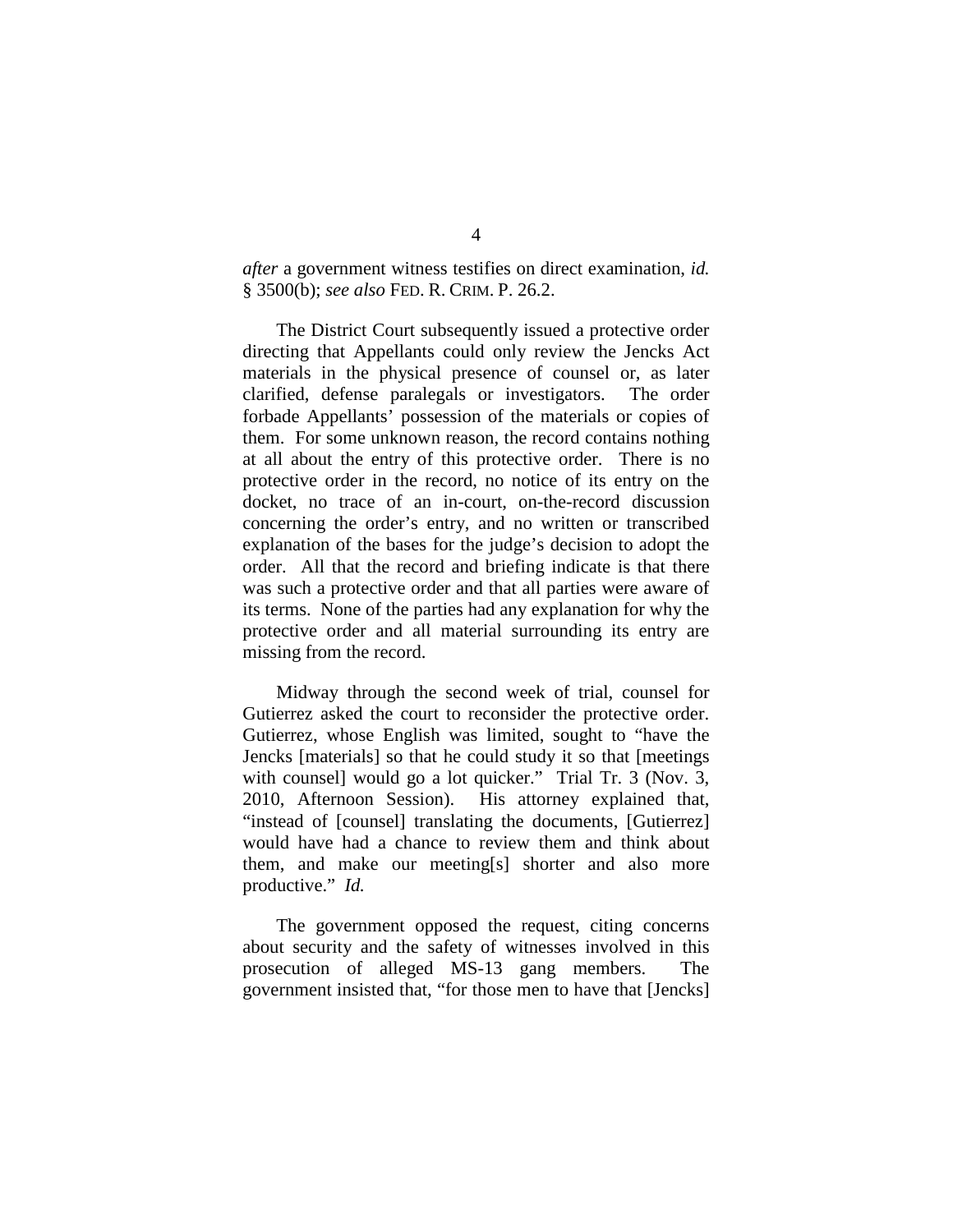information back at the D.C. jail, floating around, free rein, from inmate to inmate, is a disaster." *Id.* at 62.

Gutierrez responded that the protective order could not rest upon alleged concerns about the identity of witnesses because that information was already known to Appellants and could easily be shared with others regardless of any restrictions on their access to the Jencks Act materials. The requested modification, Gutierrez's counsel emphasized, was only to "get a copy when he leaves here in the evening of the Jencks material" for upcoming witnesses "so that he could review those, and . . . we could discuss them." *Id.* at 62-63.

The District Court denied Gutierrez's request "for the reasons previously articulated" – reasons that, alas, are not preserved anywhere in the record. *Id.* at 63.

The next day, after learning that a defense investigator had previously and mistakenly left some Jencks Act materials with Sorto at the jail and that Sorto had carried the documents "back and forth" to trial, *id.* at 65, the District Court instructed the Marshals not to permit Appellants to take any papers to or from the court at any time. Counsel then expressed concern that this new restriction would prevent Appellants from being able to keep and review their own notes from the trial or, once back at the jail, to write down thoughts or questions to bring to counsel the following day. That led to an *in camera* meeting between the District Court, counsel, and the Marshals Service, during which the parties agreed that:

At the end of each court date, the counsel for the defendants will collect all papers of whatever kind that may have been either brought to court or used between counsel and their client, and keep it in their possession – counsel's possession – overnight. With regard to returning to court the next day, the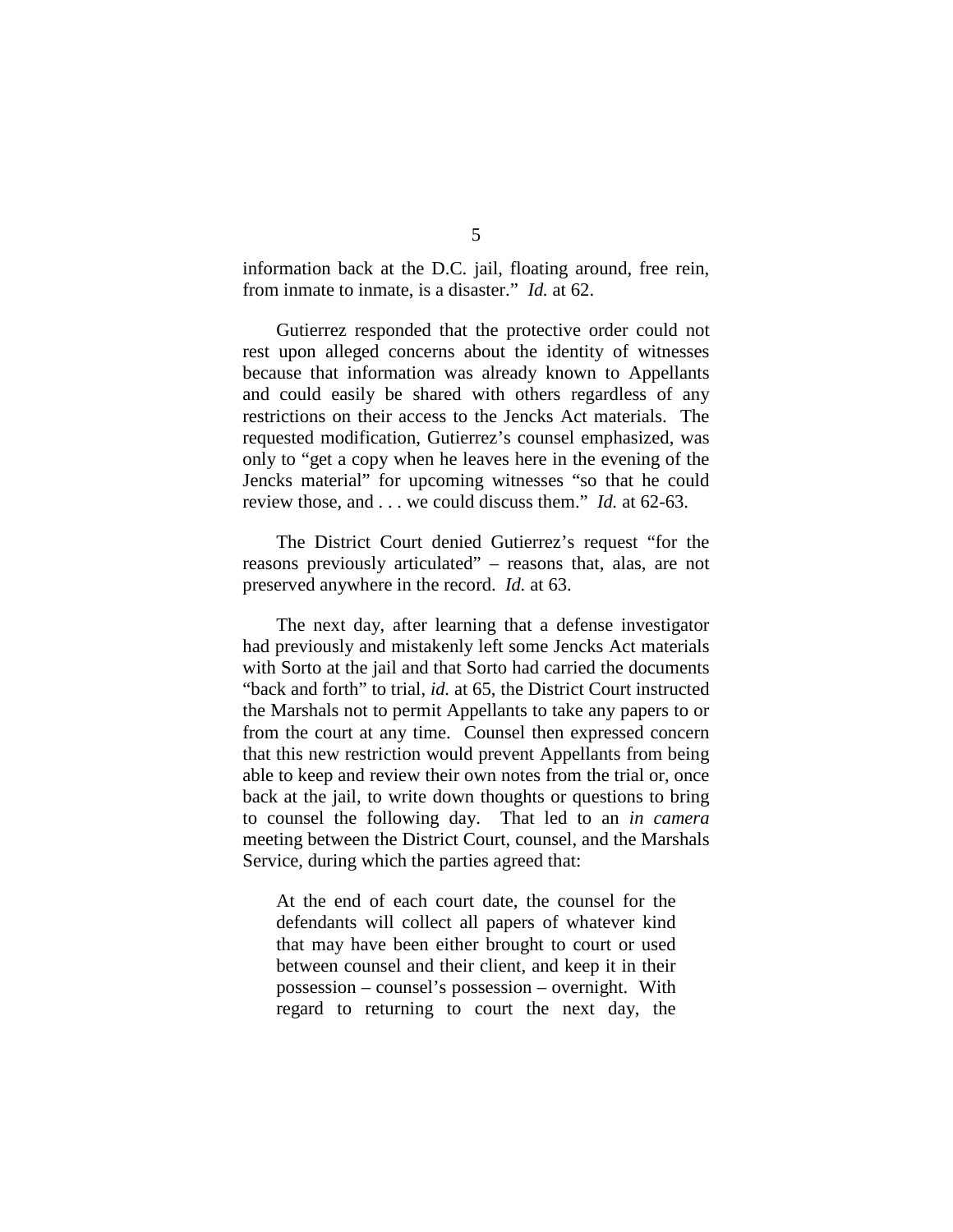defendants will be permitted, if they wish, to make notations or jot down their thoughts on paper that they happen to have access to at the prison for the purposes of follow-up discussions with their counsel when they return to court whenever the next day the court is in session.

Trial Tr. 78-79 (Nov. 4, 2010, Afternoon Session). The District Court reiterated that Appellants would not be permitted to "leave the court with anything at the end of the day" and that "under no circumstances shall there be any additional copies of the discovery that are presented to the defense that are made for working purpose or for anyone else to see, nor under any circumstances are [defense paralegals, investigators, and associates] to provide a copy to the defendants to keep and take with them back to the jail." *Id.* at 79-80.

#### **B.**

Under the Sixth Amendment, criminal defendants have a constitutional right to "be confronted with the witnesses against [them], . . . and to have the assistance of counsel for [their] defense." U.S. CONST. amend. VI. Appellants assert that the protective order's restrictions on their access to Jencks Act materials violated their Sixth Amendment rights by hampering counsel's ability to mount, and Appellants' ability to participate in, an effective defense against the government's witnesses. More specifically, Appellants argue that requiring defense team members to superintend their review of discovery materials pressured the defense into either (1) devoting time to sitting with Appellants as they reviewed papers rather than dedicating that time to other trial preparations, or (2) cabining the time Appellants had to review the papers. Either way, Appellants argue, the order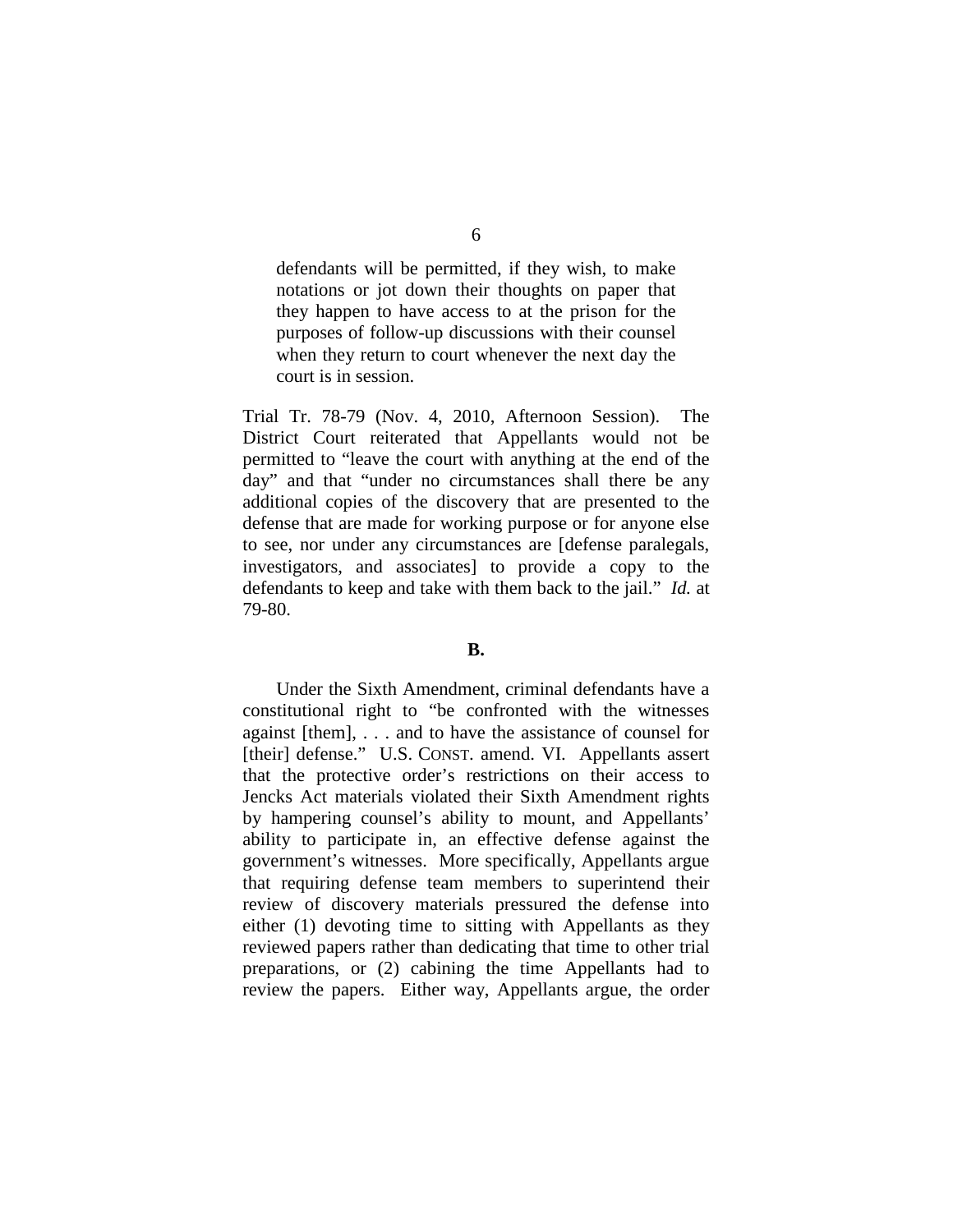deprived counsel of the full benefit of Appellants' individual input on the Jencks Act materials, which could have contributed important contextual information and impeachment evidence. Appellants also contend that, had they been afforded greater access to the Jencks Act materials, they would have been able to assist their attorneys in identifying potential credibility issues and new topics for investigation.

The Federal Rules of Criminal Procedure give district courts the discretion to enter protective orders (subject always to the Sixth Amendment's limitations). "At any time the court may, for good cause, deny, restrict, or defer discovery or inspection, or grant other appropriate relief." FED. R. CRIM. P. 16(d). Moreover, a "trial court can and should, where appropriate, place a defendant and his counsel under enforceable orders against unwarranted disclosure of the materials which they may be entitled to inspect." *Alderman v. United States*, 394 U.S. 165, 185 (1969). The burden of showing "good cause" is on the party seeking the order, and "among the considerations to be taken into account by the court will be the safety of witnesses and others, a particular danger of perjury or witness intimidation, [and] the protection of information vital to national security[.]" FED. R. CRIM. P. 16(d) Advisory Committee's Note to 1966 Amendment to Former Subdivision (e); *see also* 2 CHARLES ALAN WRIGHT & PETER J. HENNING, FEDERAL PRACTICE AND PROCEDURE § 262 (4th ed. 2009).

We ordinarily review a district court's balancing of those factors in issuing a protective order for an abuse of discretion. *See United States v. Mejia*, 448 F.3d 436, 456 (D.C. Cir. 2006); *cf. United States v. Celis*, 608 F.3d 818, 829-40 (D.C. Cir. 2010) (no Sixth Amendment violation where "[t]he protective order and its management by the district court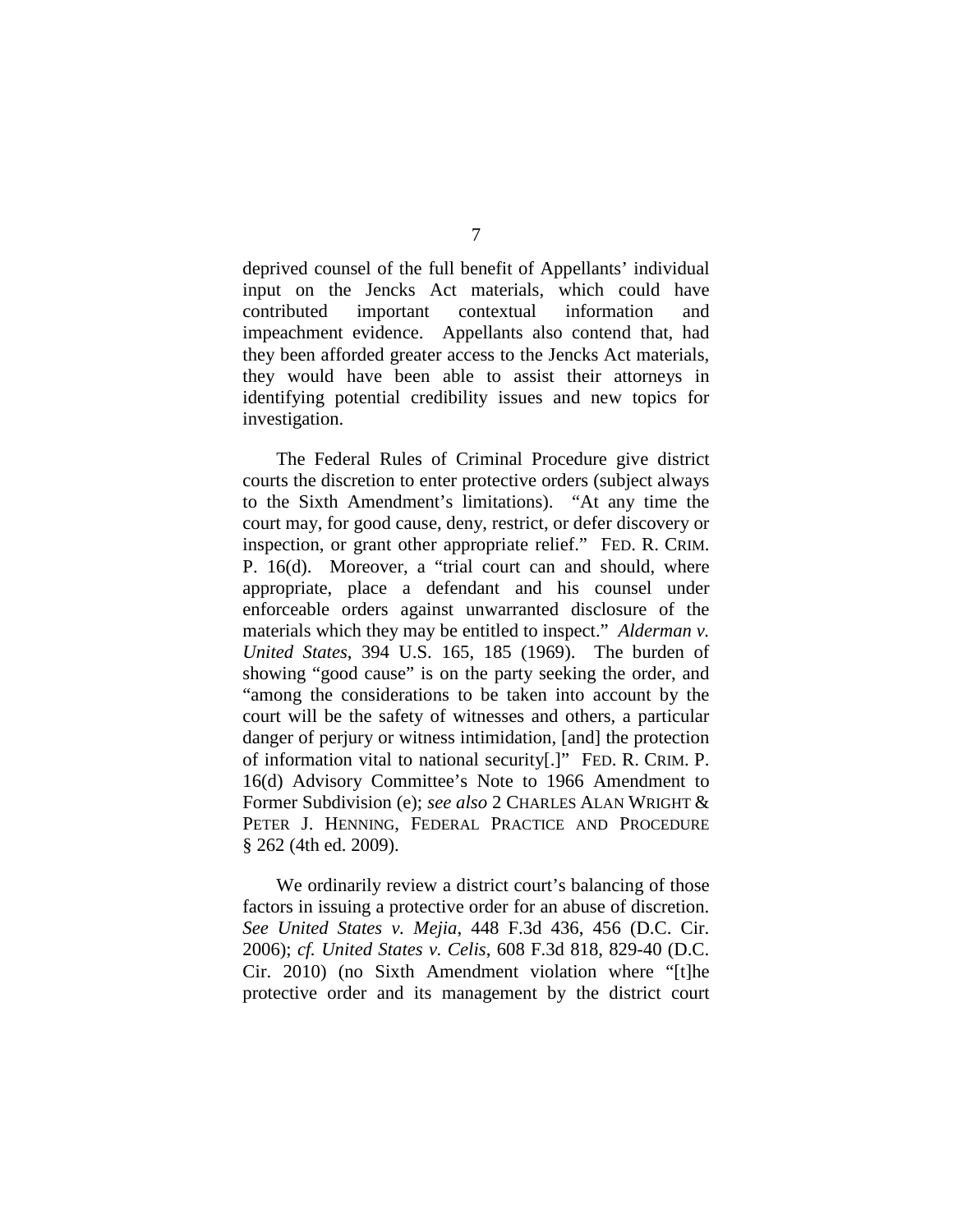reflect an appropriate balancing of interests in the relevant case-specific context"). But here, the complete dearth of information in the record regarding the issuance of the protective order confounds that effort. There is no visible exercise of discretion or balancing of factors by the District Court for us to review. *Cf. United States v. Williams*, 951 F.2d 1287, 1290 (D.C. Cir. 1991) ("The purpose of an appeal is to review the judgment of the district court, a function we cannot properly perform when we are left to guess at what it is we are reviewing.").

Likewise, in reviewing Appellants' challenge to the protective order's limitations on their access to the Jencks Act materials, we ordinarily would apply harmless error review if Appellants had preserved an objection to the order below and plain error review if they had not. However, the complete absence of any record of the order's entry – and thus necessarily of any objections to it – upends that inquiry. It would seem less than fair to hold Appellants' feet to the fire for not documenting their prior objections to an undocumented order entered for undocumented reasons.

No matter. Even assuming that entry of the protective order was an abuse of discretion, there must be some material prejudice to Appellants to establish either harmless or plain error. *United States v. Olano*, 507 U.S. 725, 732 (1993) (to establish plain error, defendants must show, *inter alia*, that the error affected their "substantial rights"); *United States v. Merlos*, 8 F.3d 48, 50 (D.C. Cir. 1993) ("[B]oth harmless error and plain error review require us to determine whether the error was prejudicial."); FED. R. CRIM. P.  $52(a) \& (b)$ (same for both harmless error and plain error). The government has demonstrated beyond a reasonable doubt that there was no such prejudice here.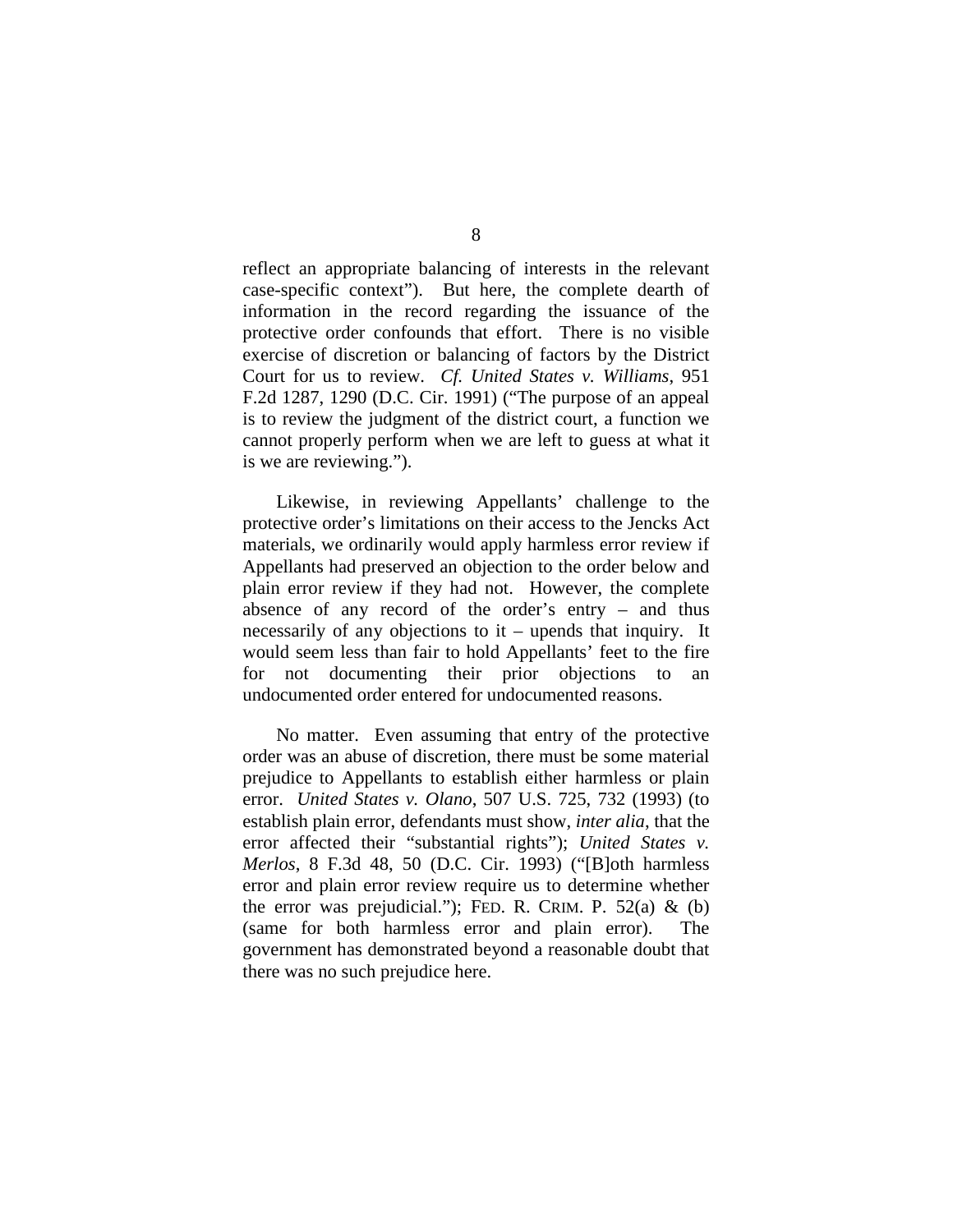To begin with, even though Appellants' individual use and access were subject to conditions, the effects of those limitations were counterbalanced by the District Court's decision to afford them four to eight days' advance receipt of the materials when the Sixth Amendment and Jencks Act only require disclosure after the witness has testified. *See* 18 U.S.C. § 3500; *Palermo v. United States*, 360 U.S. 343, 353 n.11 (1959) ("The statute as interpreted does not reach any constitutional barrier."); *see also Scales v. United States*, 367 U.S. 203, 257-58 (1961) ("That the procedure set forth in the [Jencks Act] statute does not violate the Constitution . . . was assumed by us in *Palermo*[.]"); *United States v. Stanfield*, 360 F.3d 1346, 1356-58 (D.C. Cir. 2004) (noting that "the time allotted for review of Jencks material is often relatively brief," and finding no abuse of discretion where district court gave defense counsel only nine minutes to review "a very thick stack of papers" after witness's direct testimony). District Court, in other words, built in a window of time that ameliorated the practical impact of the access conditions.

Moreover, defense counsel had full and unfettered access to the Jencks materials at all relevant times, and the protective order did not otherwise limit their ability to discuss the materials with Appellants or to obtain their input.

The proof that the District Court's balance did not prejudice Appellants is in the pudding. The District Court invited Appellants to ask for extra time or a continuance if needed to review and investigate the Jencks Act materials. *See* Pretrial Conference Tr. 46-47 (October 14, 2010) (after counsel for Cordova represented that he would "be moving for a break in the trial" if a "real difficulty in investigating" arose, District Court said: "That's fine. And you will get it"); *id*. at 47 (District Court indicated that if the defense "need[s] time to explore it, we will suspend the trial"); *id*. at 48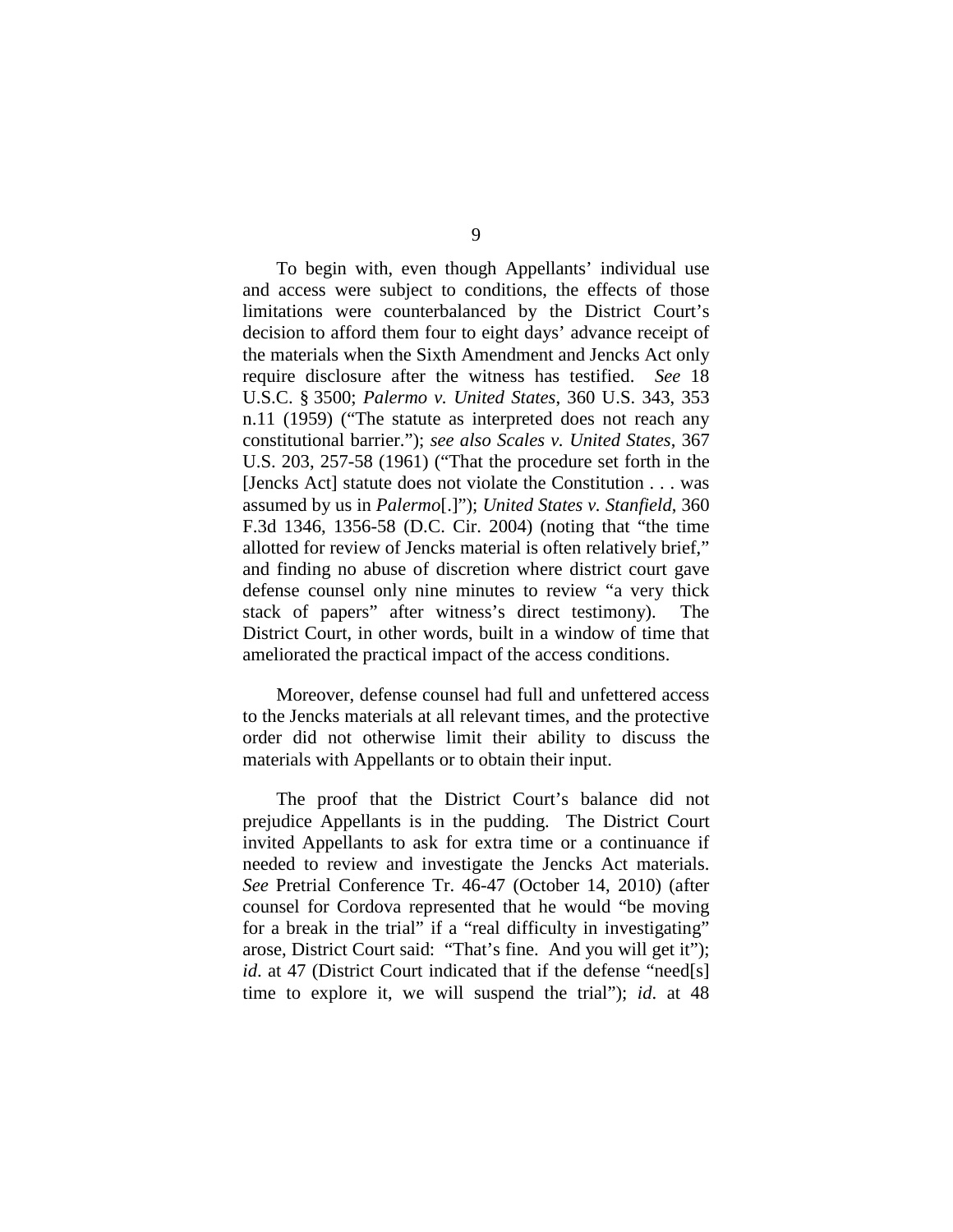(District Court assured defense counsel, "I am not going to let you be sandbagged"). The record does not indicate that any Appellant ever expressed a need for that additional time. Nor  $-$  as the government points out  $-$  in all the intervening time, have Appellants identified a single concrete instance in which their cross-examination or any other aspect of their defense would have changed if they had been given unconditional access to the Jencks Act materials. *Cf. United States v. Emor*, 573 F.3d 778, 785-86 (D.C. Cir. 2009) (any error in government's failure to produce potential Jencks Act material was harmless because defendant failed to show disclosure would have affected the trial's outcome); *Celis*, 608 F.3d at 839-40 (no error in trial court's refusal to grant defendant continuances to review Jencks Act materials where the court adjusted the trial schedule to afford the defense additional time, defendant did not identify what additional information she hoped to uncover or how it would have affected the result at trial, and counsel vigorously and effectively crossexamined the witness in question). The record thus forecloses any colorable claim of actual prejudice, and that is fatal to Appellants' Sixth Amendment claim.

#### **III.**

Cordova, Gutierrez, and Sorto argue that the trial judge erred when he denied Gutierrez's motion to recuse himself in response to an allegedly threatening letter.

#### **A.**

Prior to trial, in a search conducted pursuant to a separate investigation, the government found a letter Gutierrez had written to an acquaintance named Liliana. The letter asked Liliana to "help me with the Lady of Sivar to silence everyone who is against me." Opp. to Def.'s Recusal Mo. 3. The letter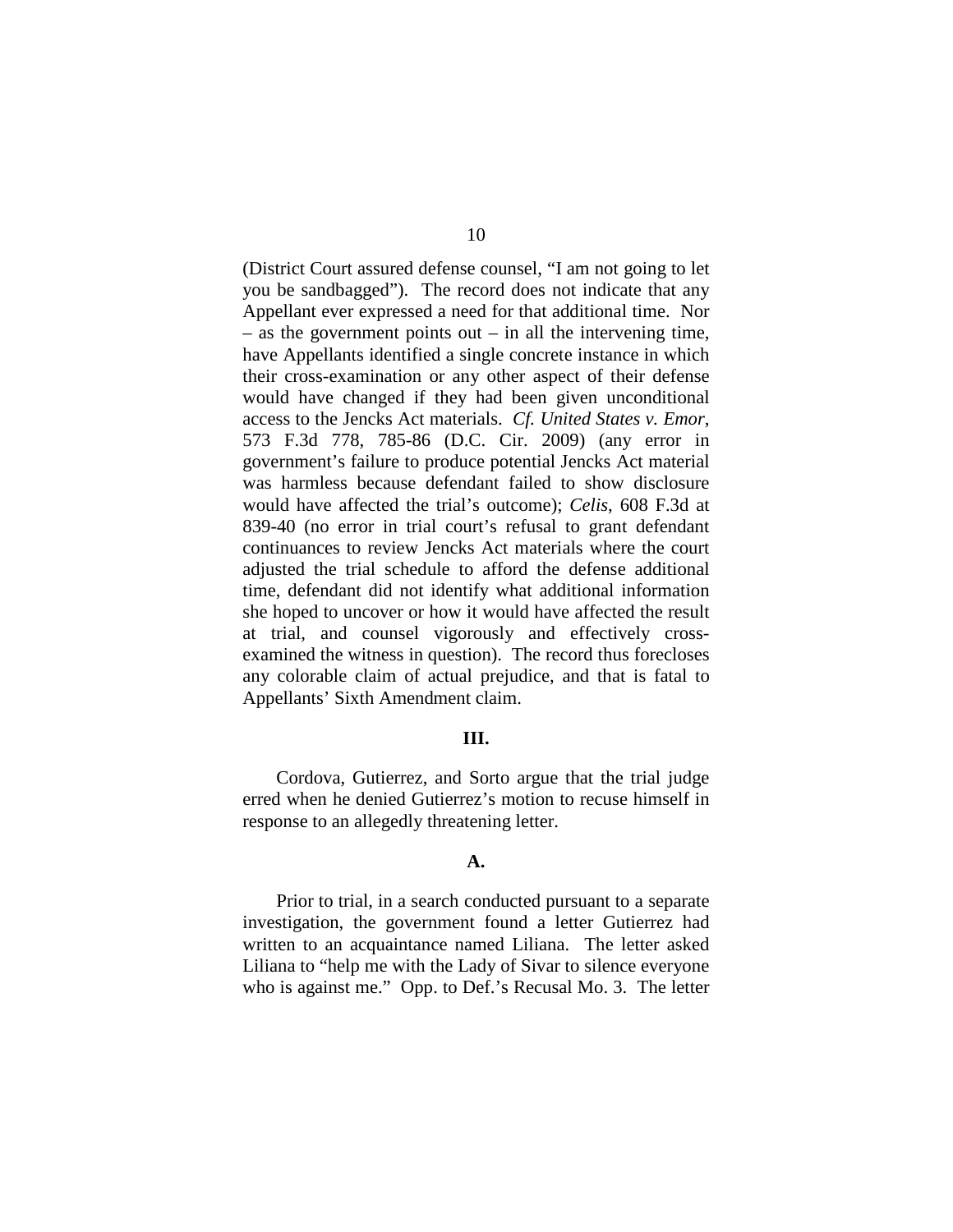then listed the judge, the prosecutors, potential witnesses, and Gutierrez's codefendants in this case.

Concerned that the letter could constitute a threat, the government informed the District Court about the letter's existence and its plan to investigate further. After reviewing the letter, the government's MS-13 expert in El Salvador opined that the letter's reference to the "Lady of Sivar" could be referring to "a shot caller or a program runner from San Salvador" who would have the authority to order the named individuals killed. *Id.* at 4. The government also located Liliana, who interpreted the letter to mean that Gutierrez wanted her to send the names to a "witch doctor in El Salvador who would use magic to determine if one of the names listed was 'snitching' on Gutierrez." *Id.* Unable to afford the witch doctor's fee, however, Liliana never followed up.

Gutierrez moved for the trial judge's recusal on the basis of the letter. The judge denied the motion, explaining that given Liliana's statement and the fact that Gutierrez had written the letter "well over a year ago," he had "no basis to think whatsoever that any of these defendants [were] . . . intending or trying in any way to be harmful to this Court or anyone else." Pretrial Conf. Tr. 50 (Oct. 14, 2010); *see also*  Trial Tr. 17-18 (Oct. 18, 2010). Therefore, the judge did not "believe it would affect my conducting of this trial and ruling on evidence and ruling on Motions in any way." Pretrial Conf. Tr. 50 (Oct. 14, 2010). He also rejected any additional security for himself, his family, or the trial.

When the government later sought to introduce the letter as evidence of Gutierrez's consciousness of guilt, the judge refused to admit it on the ground that it was substantially more prejudicial than probative under Federal Rule of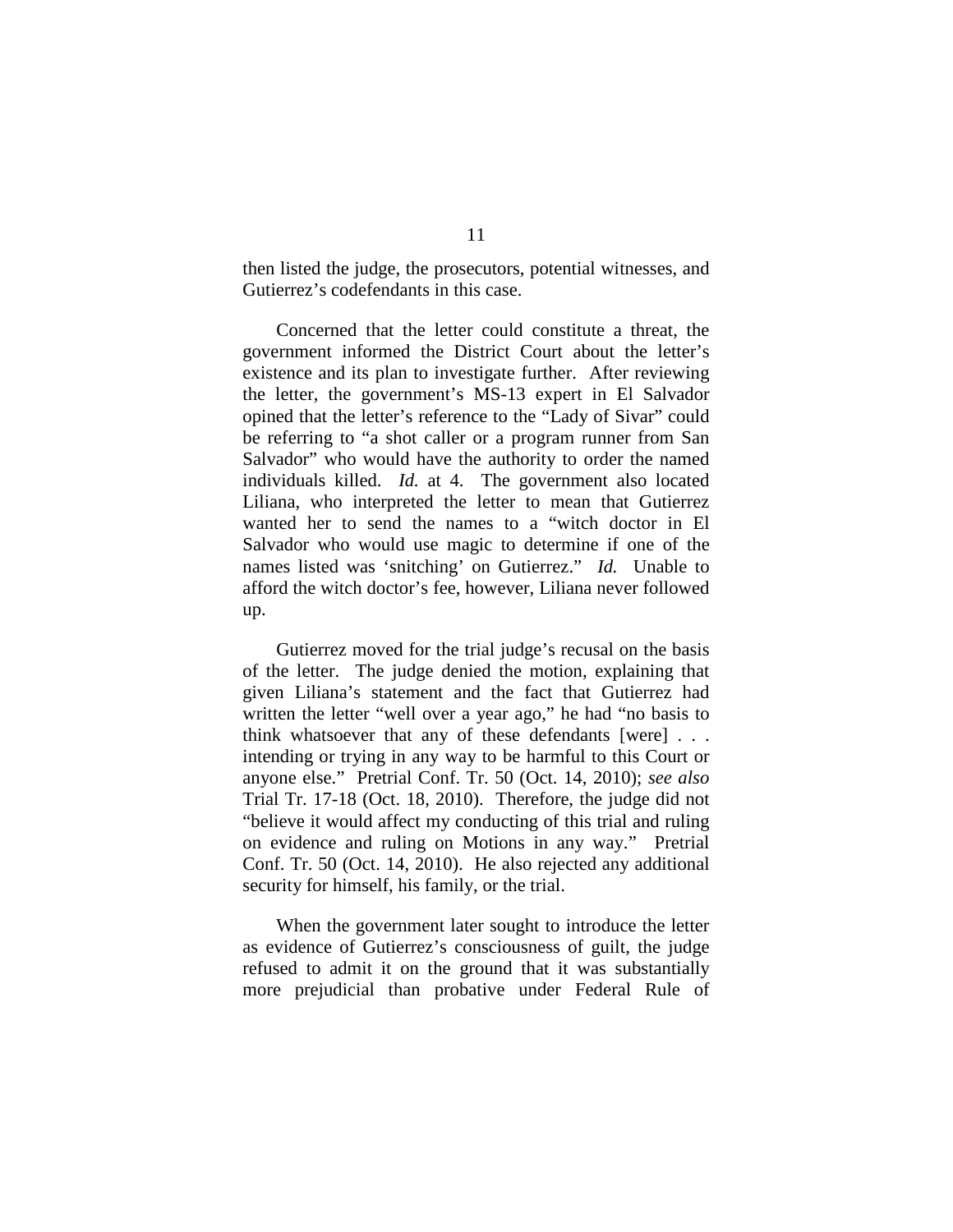12

Evidence 403's balancing test. He reasoned that the "total lack of clarity as to what exactly" Gutierrez's intent had been in writing the letter and the consequent "interpretation by experts" would only confuse the jury. Trial Tr. 17 (Nov. 17, 2010, Morning Session).

#### **B.**

The recusal statute, 28 U.S.C. § 455(a), requires that a judge "disqualify himself in any proceeding in which his impartiality might reasonably be questioned." We review a district court's denial of a motion to recuse for abuse of discretion, "appl[ying] an 'objective' standard: Recusal is required when 'a reasonable and informed observer would question the judge's impartiality.'" *S.E.C. v. Loving Spirit Found. Inc.*, 392 F.3d 486, 493 (D.C. Cir. 2004) (quoting *United States v. Microsoft Corp.*, 253 F.3d 34, 114 (D.C. Cir. 2001) (en banc) (per curiam)). This standard requires that we take the perspective of a fully informed third-party observer who "understand[s] all the relevant facts" and has "examined the record and the law." *United States v. Holland*, 519 F.3d 909, 914 (9th Cir. 2008) (internal quotation marks omitted) (alteration in original).

This Circuit has never decided a recusal claim based on an alleged threat against the trial judge. But other circuits have, and they recognize that even a legitimate threat does not necessarily require recusal. *In re Basciano*, 542 F.3d 950, 956 (2d Cir. 2008) ("Although a plot or threat, real or feigned, may create a situation in which a judge must recuse himself, recusal is not ordinarily or routinely required. Even where a threat is serious . . . a judge may appropriately decline to recuse himself, at least in some circumstances." (internal citations omitted)); *United States v. Gamboa*, 439 F.3d 796, 817 (8th Cir. 2006), *abrogated on other grounds by United*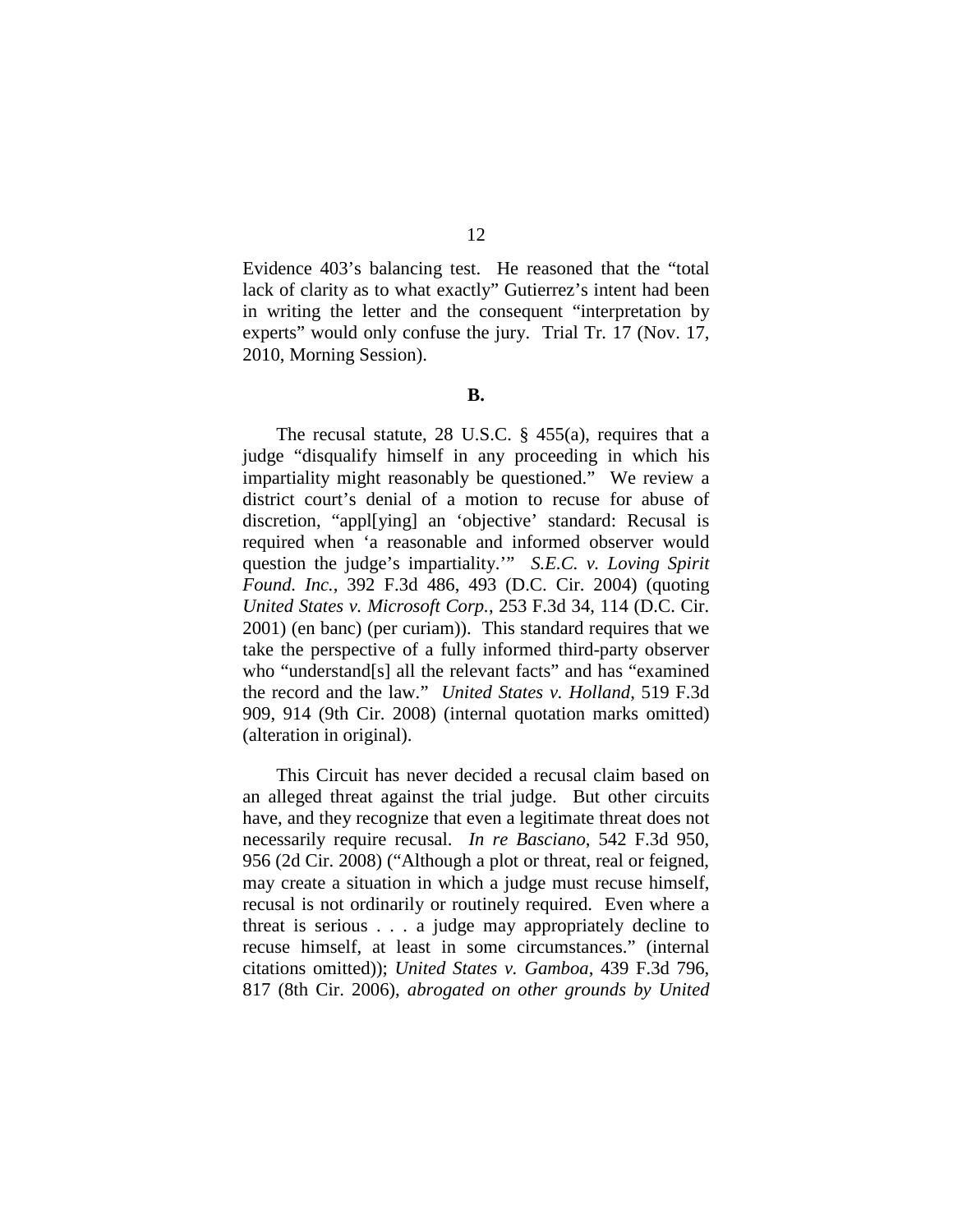*States v. O'Brien*, 560 U.S. 218 (2010) ("While a defendant's threat against a judge may in some cases raise a sufficient question concerning bias on the part of that judge, recusal is not automatic on the mere basis of the judge's knowledge of the threat."); *United States v. Cooley*, 1 F.3d 985, 993-94 (10th Cir. 1993) (noting that "threats or other attempts to intimidate the judge" "will not ordinarily satisfy the requirements for disqualification under  $\S$  455(a)"). Rather, the trial judge "must evaluate the threat itself to determine how much risk there is that it may be carried out and how much harm there would be if it were" to determine if the threat would cause a reasonable observer to question the judge's impartiality. *Holland*, 519 F.3d at 914. "If it is a close case, the balance tips in favor of recusal." *Id.* at 912.

Our sister circuits have identified several helpful factors to determine whether the trial judge should have recused himself. The Ninth Circuit listed three in *United States v. Holland*: (1) "[t]he defendant's capacity to carry out the threat," including whether the defendant has taken "concrete steps" or has accomplices; (2) "[t]he defendant's demeanor and the context of the threat," including whether the defendant was "serious in carrying out the threat"; and (3) whether the "perceived purpose of the threat" was to "force recusal and manipulate the judicial system." *Id.* at 914-15. Under the third factor, receipt of a threat from an "extrajudicial source" decreases the risk that the defendant is attempting to manipulate the process and accordingly "has a higher potential for generating a situation where the judge's impartiality might reasonably be questioned." *United States v. Greenspan*, 26 F.3d 1001, 1006-07 (10th Cir. 1994) (citing *Liteky v. United States*, 510 U.S. 540 (1994)). The Second and Tenth Circuits have identified a fourth factor: whether the threat resulted in any conduct by the court other than matterof-course judicial rulings that could be viewed as prejudicial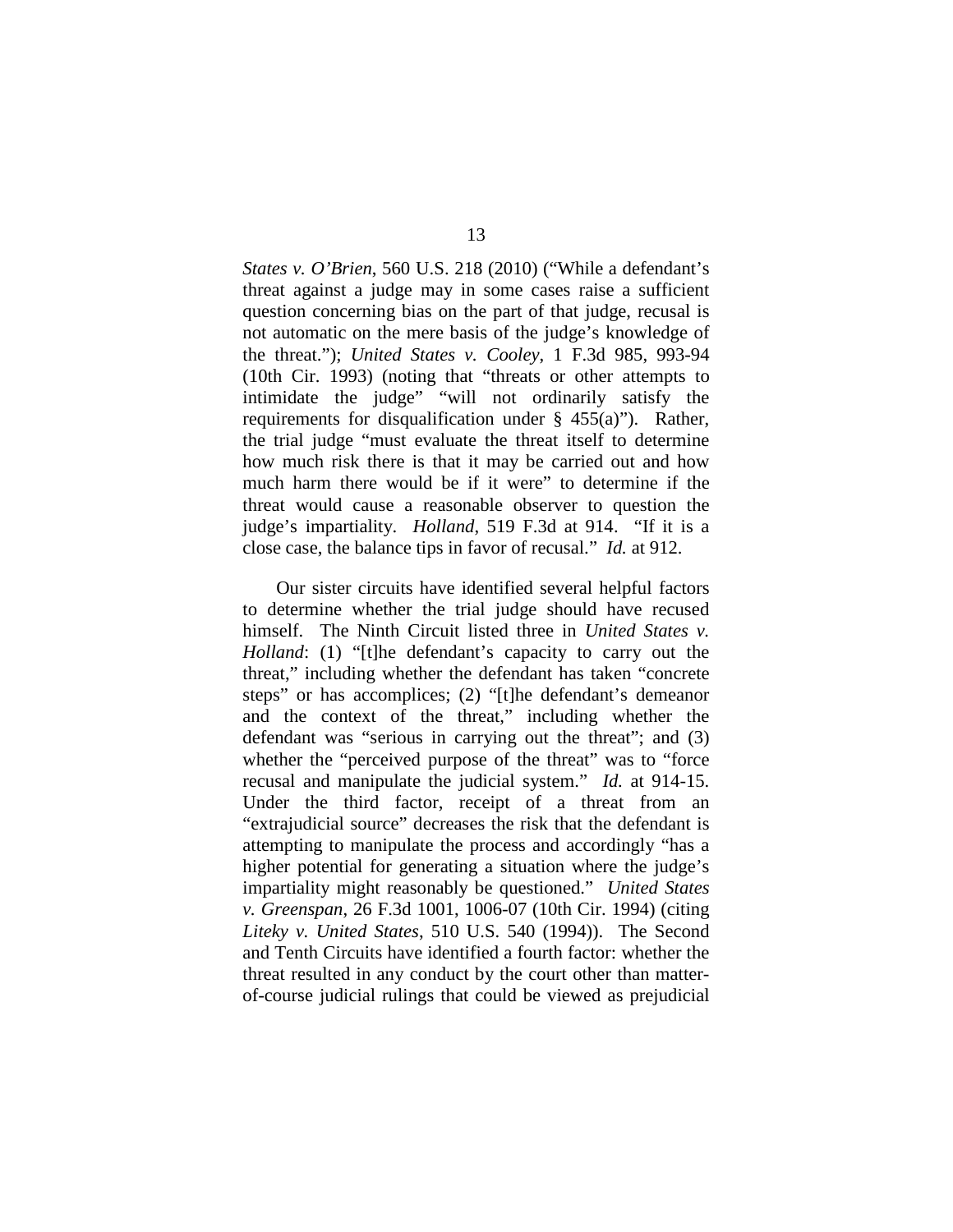toward the defendant. *See id.* (reasoning that the district court's decision to accelerate sentencing and its refusal to grant a continuance of the sentencing hearing "could have contributed to an appearance that the trial court was prejudiced against Greenspan" after receiving a death threat, as such measures made it "obvious[] [that the judge] took the threat very seriously"); *Basciano*, 542 F.3d at 957 (finding no error in refusal to recuse in part because the court did nothing, other than ruling against the defendant, that would "reveal partiality"). Underlying several of these factors is an understanding that the judge's subjective response to an alleged threat is relevant to our determination of whether an independent observer would expect the threat to impact the court's rulings. *See Greenspan*, 26 F.3d at 1006-07.

Here, Appellants argue that the judge's refusal to recuse "violated the spirit, if not the requirements of [Section] 455(a)" because (1) he continued to enforce the protective order, which implied that he believed Appellants were dangerous, despite his conclusion that there was no active threat against him and (2) the government continued to argue that the letter was threatening when it sought to introduce the letter as evidence of Gutierrez's consciousness of guilt. Appellants' Br. 27-32. Applying the factors identified by our sister circuits, we reject these arguments.

It is true that Gutierrez had the "capacity to carry out" a threat, as he was a respected member of a violent international criminal organization with a broad geographic reach. *See Holland*, 519 F.3d at 914-15. And because the government discovered the letter during an unrelated investigation, it is highly unlikely that Gutierrez intended just to delay or disrupt the proceedings in this case or force the judge to recuse himself. *See Greenspan*, 26 F.3d at 1006-07. Contrary to Appellants' contention, however, the judge's rulings on the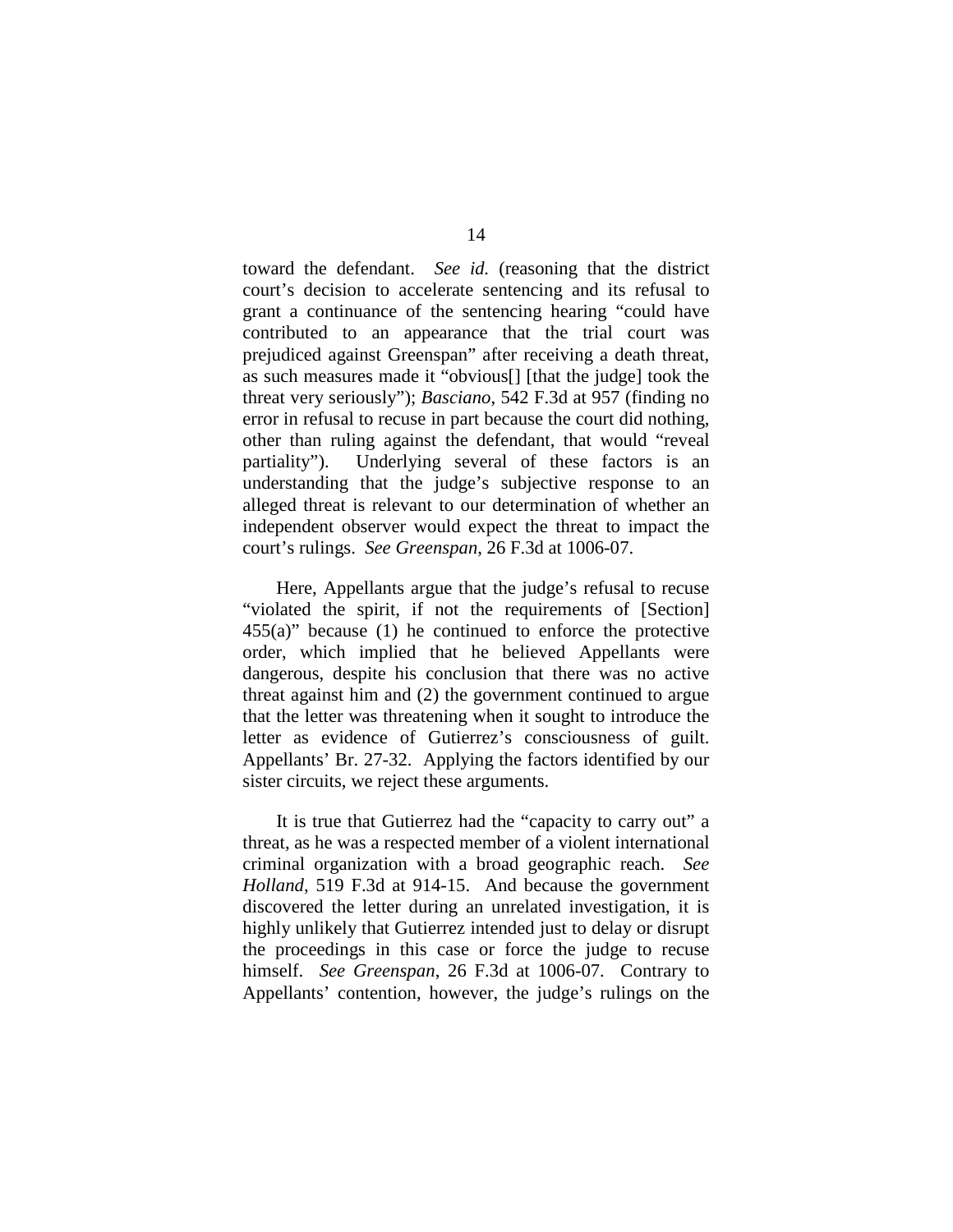protective order suggest no bias. The government introduced ample evidence regarding witness safety to support the order, including witnesses' testimony that MS-13 members would kill them for testifying, the seizure from one Appellant's cell of jail records containing witnesses' names and locations within the jail, and Cordova's recorded telephone call threatening witnesses. *See Basciano*, 542 F.3d at 957; *see also Liteky*, 510 U.S. at 556 (Judicial conduct "consist[ing] of judicial rulings, routine trial administration efforts, and ordinary admonishments . . . to counsel and to witnesses" that "neither (1) rel[y] upon knowledge acquired outside such proceedings nor (2) display[] deep-seated and unequivocal antagonism that would render fair judgment impossible" cannot form the basis for recusal.). This evidence stood in contrast to the stale letter – more than a year old – and nothing in the record indicates that Gutierrez or anyone else took affirmative steps toward carrying out any threat. *See Holland*, 519 F.3d at 916. Further, although the government argued that the letter was threatening, the U.S. Marshals and the judge credited Liliana's statement that the letter had no threatening purpose and the judge requested no additional security for himself, his family, or the trial. *See id.* (noting that "[t]he district court did not consider the threats or Holland's capacity to carry them out serious enough to refer the incident to the FBI, nor did he request additional security from the U.S. Marshal's service"); *cf. In re Nettles*, 394 F.3d 1001 (7th Cir. 2005) (holding that recusal was required where the defendant made an unquestionably legitimate threat to bomb the Seventh Circuit courthouse).

The circumstances show that a reasonable and informed observer would not perceive the letter to give rise to a "significant risk" that the trial judge would "resolve the case on a basis other than the merits." *Holland*, 519 F.3d at 914.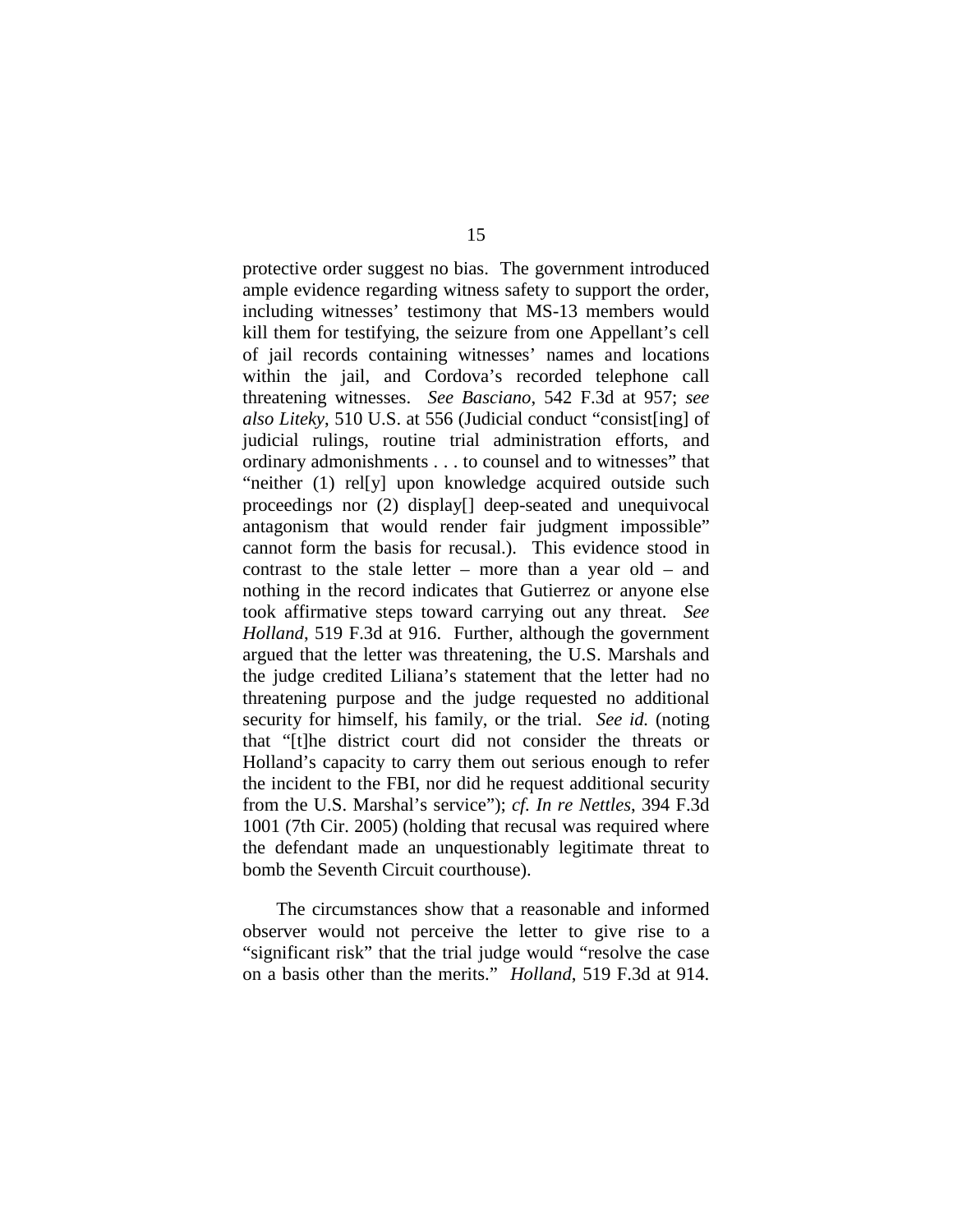We therefore conclude that he did not abuse his discretion in declining to recuse himself.

#### **IV.**

Cordova, Gutierrez, and Sorto contend that the District Court's decision to conduct a preliminary conference on jury instructions in chambers – outside of their presence – amounted to a violation of their constitutional right to be present throughout their trial, and of Federal Rule of Criminal Procedure 43. Appellants further argue that the District Court's failure to create a record deprived them of effective representation before this Court.

#### **A.**

On the morning of November 29, 2010, the District Court held an *in camera*, off-the-record conference with counsel to discuss proposed jury instructions. When proceedings continued on the record later that afternoon, the District Court summarized what had occurred, noting that the judge and attorneys had met to review the latest draft of the jury instructions "and to determine which, if any of them, required oral argument because of differences of opinion between the government and the defense with regard to the content of the instructions as currently constructed." Trial Tr. 4 (Nov. 29, 2010)**.** The District Court reported that the "overwhelming majority of the instructions . . . were not controversial and didn't require follow-up discussion on the record and argument," though he did acknowledge the "fairly sizable" list of potential instructions that did warrant follow-up and advocacy on the record, "and that's why we're here right now." *Id.* No objection was made to the off-the-record nature of the proceeding at this time, and the District Court and parties proceeded to review the disputed instructions on the record.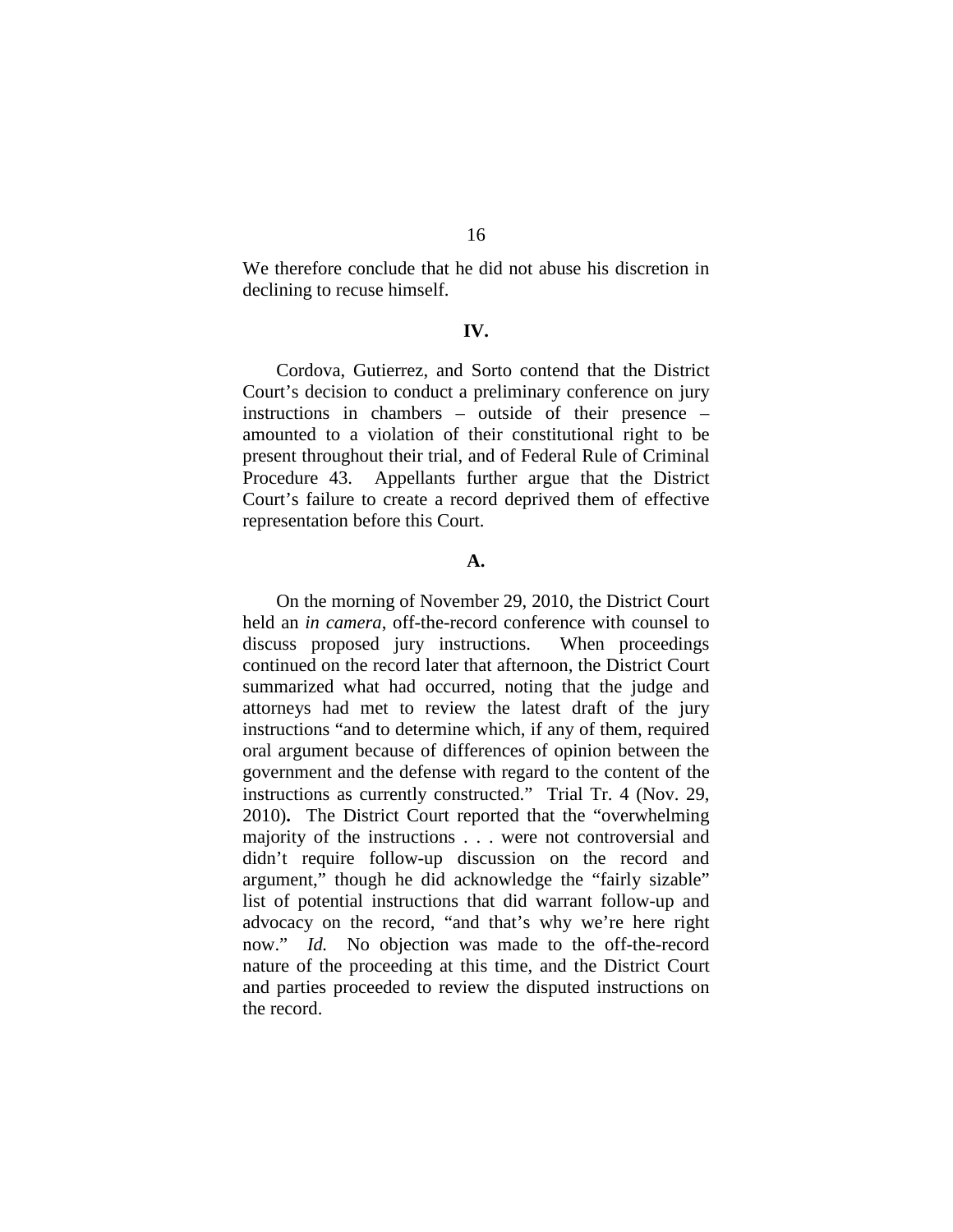Two years after the trial had concluded, appellate counsel requested a hearing to reconstruct the record of the November 29 *in camera* conference. During this hearing, the trial court, trial defense counsel, and the prosecution attempted to recount exactly what had occurred during the off-the-record conference, though the recollections were not much more

informative than the District Court's summary immediately following the conference. The District Court did reflect upon the purpose for holding the instruction conference as it did, explaining that

the Court wanted to get in an informal setting where we could have a quick exchange back and forth, try to determine where there would be objections and where there wouldn't. And where there would be objections, then we would obviously come in to court and they would be voiced on the record and argued on the record; both sides could present their arguments.

Status Conf. Tr. 29 (Feb. 6, 2013). Counsel for the government agreed with the District Court's recollection that "a lot of it was boilerplate" and without objection, *id.* at 30, but also noted that where there were substantive exchanges "we came back into the courtroom and we did it all over again so that there was no misunderstanding as to . . . what positions either side had with respect to the . . . jury instructions," *id.* at 32.

### **B.**

Because no objection to the *in camera* discussion was made – either prior to the conference taking place, or once the proceedings resumed on the record – we examine this issue only for plain error. *See United States v. Purvis*, 706 F.3d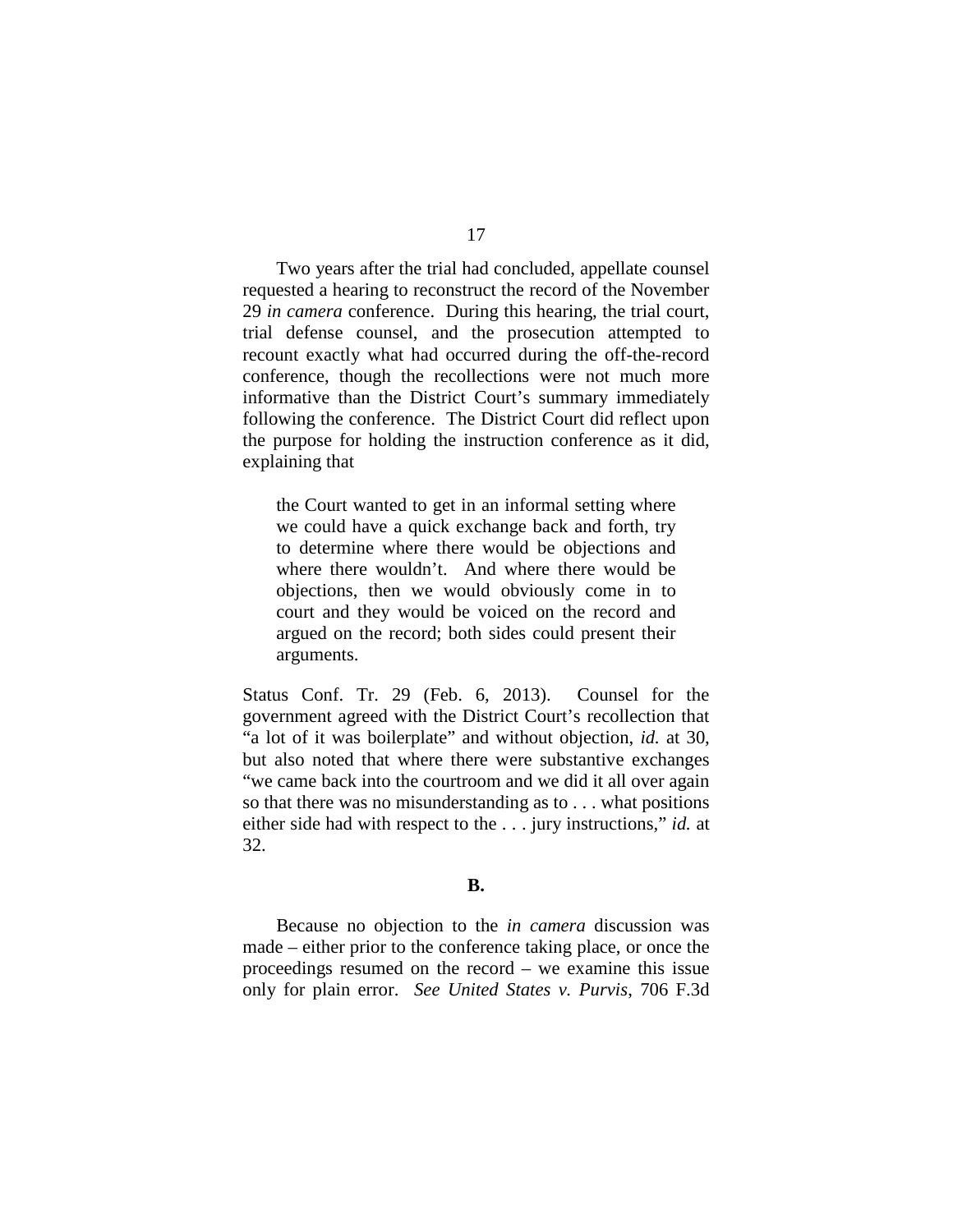520, 522 (D.C. Cir. 2013). An appellate court may exercise its discretion to notice a forfeited error if there is (1) error, (2) that is plain, and (3) that affects substantial rights, but only if (4) the error seriously affects the fairness, integrity, or public reputation of judicial proceedings. *Id.*; *accord Johnson v. United States*, 520 U.S. 461, 466-67 (1997); *see also* FED. R. CRIM. P. 52(b). Appellants have not shown plain error here.

A defendant's constitutional right to be present during trial proceedings, while largely rooted in the Sixth Amendment's Confrontation Clause, is protected by the Due Process Clause of the Fifth Amendment in situations where the defendant is not actually confronting a witness or evidence against him. *United States v. Gagnon*, 470 U.S. 522, 526 (1985) (per curiam). A defendant has a due process right to be present "whenever his presence has a relation, reasonably substantial, to the fullness of his opportunity to defend against the charge." *Snyder v. Massachusetts,* 291 U.S. 97, 105-06 (1934), *overruled in part on other grounds by Malloy v. Hogan*, 378 U.S. 1 (1964); *accord Gagnon*, 470 U.S. at 526. Indeed, this Court has recognized that "due process clearly guarantees that the defendant be allowed to be present 'to the extent that a fair and just hearing would be thwarted by his absence.'" *United States v. Gordon*, 829 F.2d 119, 123 (D.C. Cir. 1987) (quoting *Snyder*, 291 U.S. at 108); *see also Kentucky v. Stincer*, 482 U.S. 730, 745 (1987) ("[A] defendant is guaranteed the right to be present at any stage of the criminal proceeding that is critical to its outcome if his presence would contribute to the fairness of the procedure."); *Gagnon*, 470 U.S. at 526; *Faretta v. California*, 422 U.S. 806, 819 n.15 (1975) ("[A]n accused has a right to be present at all stages of the trial where his absence might frustrate the fairness of the proceedings."). But, as the Supreme Court noted in *Snyder*, the right to be present is guaranteed only to the extent that a fair and just hearing would be thwarted by a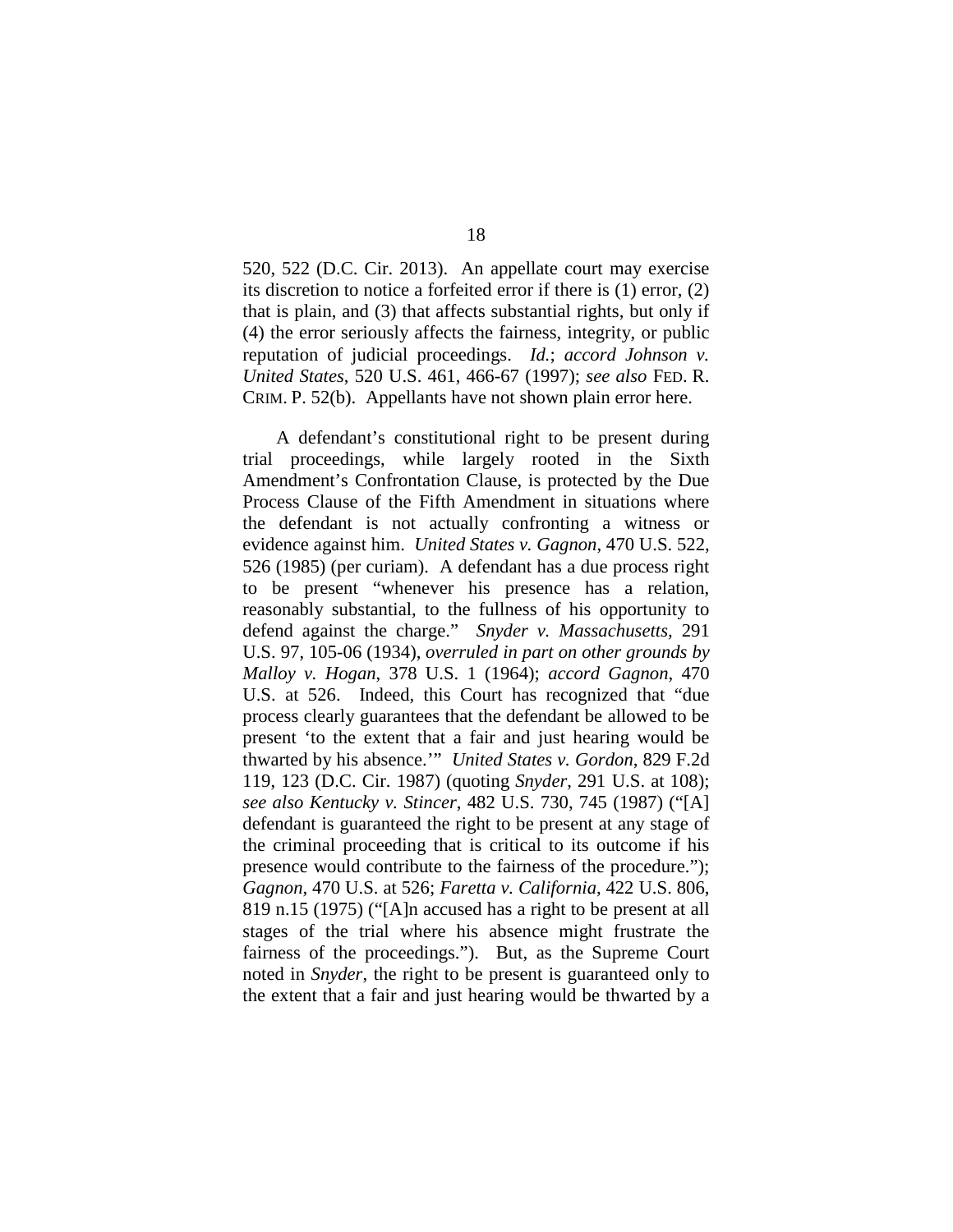defendant's absence, "*and to that extent only*." *Snyder*, 291 U.S. at 108 (emphasis added). There is no guaranteed right to presence "'when presence would be useless, or the benefit but a shadow.'" *Gordon*, 829 F.2d at 123 (quoting *Snyder*, 291 U.S. at 106-07).

The right to presence has been codified in Federal Rule of Criminal Procedure 43. *Gordon*, 829 F.2d at 123; *see also United States v. Harris*, 491 F.3d 440, 452 n.5 (D.C. Cir. 2007). As relevant here, Rule 43 gives a defendant a right to be present at "every trial stage, including jury impanelment and the return of the verdict." FED. R. CRIM. P.  $43(a)(2)$ . Certain exceptions, however, are identified by the Rule. Notably, the Rule carves out an exception to the presence requirement when "[t]he proceeding involves only a conference or hearing on a question of law." FED. R. CRIM. P. 43(b)(3). In such a case, the defendant need not be present. *Id.*

The application of the above authority to the instant case reveals several reasons why the District Court did not plainly err by holding its preliminary jury instruction conference outside the presence of Appellants.

First, there was no plain error under the Due Process Clause. Appellants have failed to show that a fair and just hearing was thwarted by their absence from the preliminary jury instruction conference. *See Gordon*, 829 F.2d at 123. Appellants have not pointed to any objection they would have raised had they been present for the in-chambers conference. Appellants have not demonstrated that their presence would have added anything to the discussion, nor have they shown that their presence would have had a reasonably substantial relation to their opportunity to defend against the charges against them.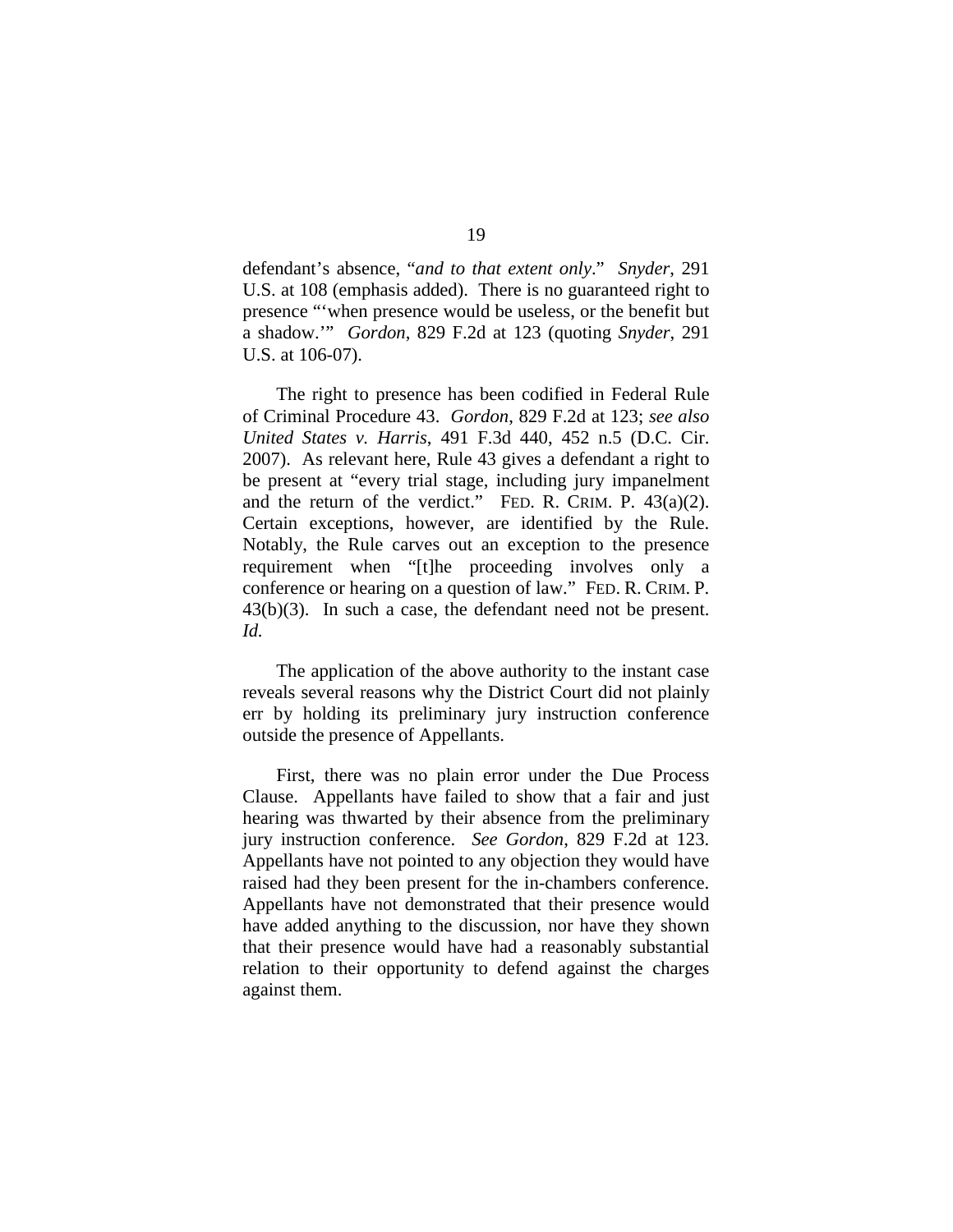Second, the preliminary jury instruction conference in this case falls within the "conference or hearing on a question of law" exception laid out in Rule 43(b)(3). *See United States v. Perez*, 612 F.3d 879, 883 (7th Cir. 2010) ("The content of jury instructions is a question of law, and as such the jury instruction conference, assuming *arguendo* it was a stage of trial, fell within the . . . exception for a conference or hearing on a question of law." (internal quotation marks omitted)); *United States v. Rivera*, 22 F.3d 430, 438-39 (2d Cir. 1994) ("The content of the instructions to be given to the jury is purely a legal matter, and a conference to discuss those instructions is thus a conference on a question of law at which a defendant need not be present." (internal citation omitted)); *United States v. Sherman*, 821 F.2d 1337, 1339 (9th Cir. 1987) ("We hold that a hearing outside the presence of the jury concerning the selection of jury instructions is a 'conference or argument upon a question of law' . . . ."); *United States v. Graves*, 669 F.2d 964, 972 (5th Cir. 1982) ("A defendant does not have a federal constitutional or statutory right to attend a conference between the trial court and counsel concerned with the purely legal matter of determining what jury instructions the trial court will issue."); *see also United States v. Jones*, 674 F.3d 88, 94 (1st Cir. 2012) (counsel's meeting with judge to consider a response to a jury request for re-instruction fell within the Rule  $43(b)(3)$ exception). As recounted by the District Court and counsel both immediately after the hearing and two years later during the hearing to reconstruct the record, it is clear that the preliminary discussion of jury instructions sought only to identify agreement or disagreement on the lengthy proposed instructions, and thus only dealt with detailed and technical legal questions.

Finally, Appellants have failed to show prejudice in support of their claim that the off-the-record proceeding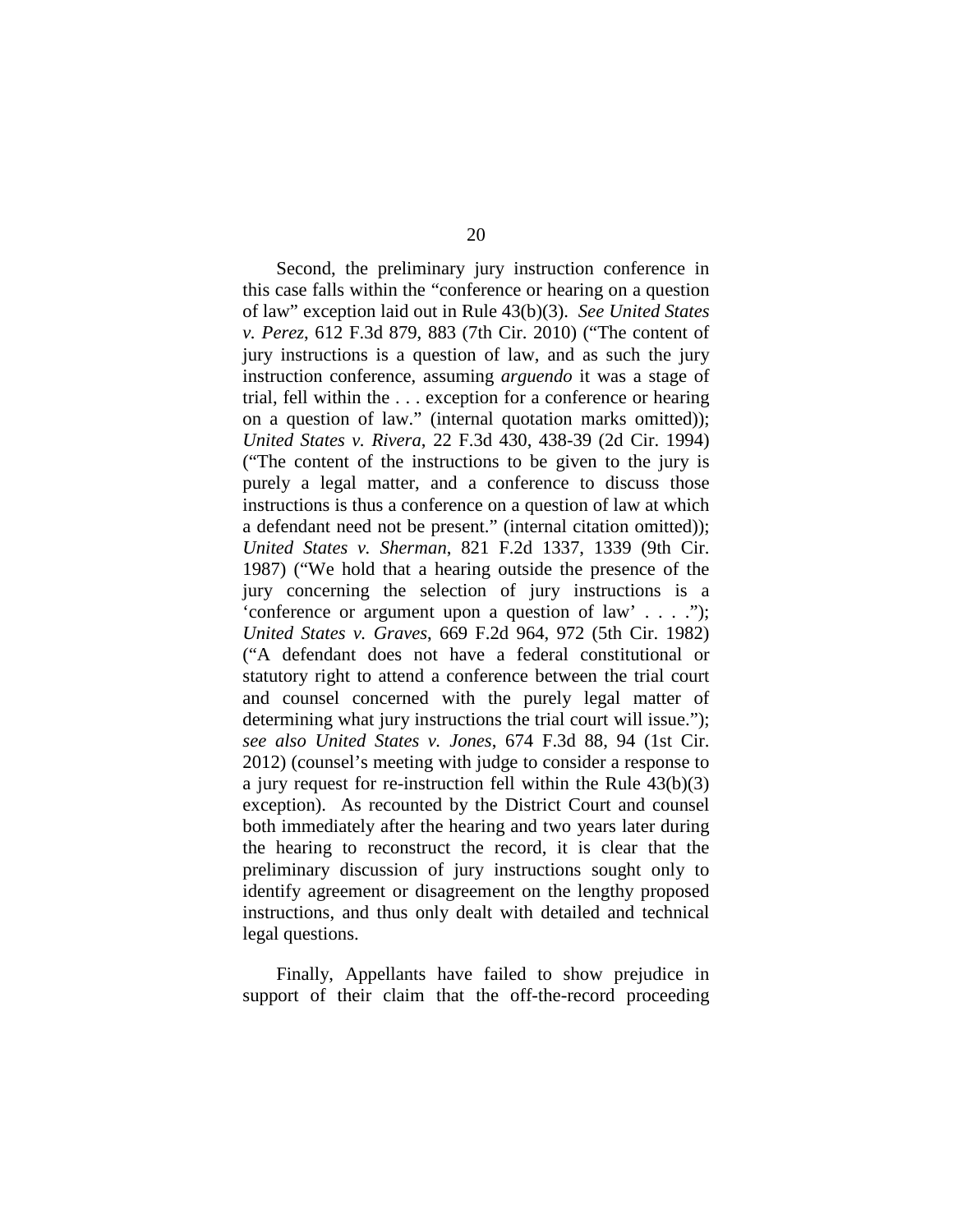deprived them of effective representation. Ineffective assistance of counsel can result when the court "interferes in certain ways with the ability of counsel to make independent decisions about how to conduct the defense." *Strickland v. Washington*, 466 U.S. 668, 686 (1984) (citing cases). But a violation of the right to effective representation requires a defendant to establish prejudice. *See United States v. Gonzalez-Lopez*, 548 U.S. 140, 146-47 (2006). In order to prove prejudice, the defendant must show that there is a "reasonable probability" – "a probability sufficient to undermine confidence in the outcome" – "that the result of the proceeding would have been different" absent the alleged error. *Strickland*, 466 U.S. at 694. While Appellants attack the reasoning behind the District Court's decision to hold the preliminary jury instruction conference off the record, they have not demonstrated any probability that the result of the proceeding would have been any different had the conference been held on the record. The absence of prejudice is particularly apparent here, where the in-chambers conference did not involve substantive discussion about the content of instructions, but rather involved only identifying the specific instructions that were not agreed upon by the parties so that substantive discussion as to those instructions could occur in the courtroom (and in Appellants' presence).

We nonetheless add a word of caution about conducting a jury instruction conference of this kind off the record. As Appellants have argued, off-the-record proceedings have the potential of impeding the ability of the appellate court to do its job. This case would have been much more complicated if the attorneys and the District Court had articulated conflicting recollections of what occurred off the record, or if Appellants had claimed that the off-the-record discussion strayed from simply "we object" to substantive discussion of grounds of an objection that was not later captured on the record, or if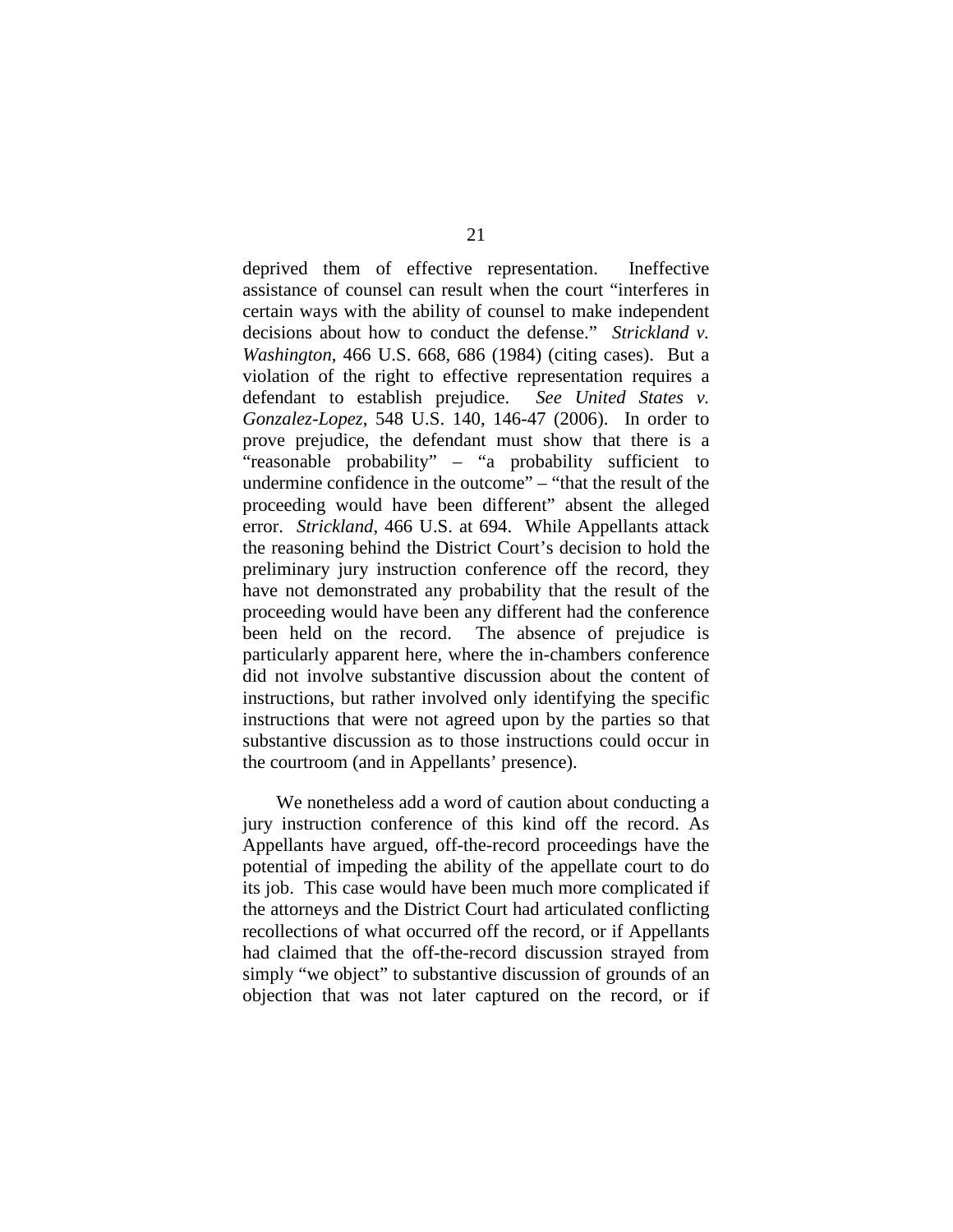Appellants had claimed that an objection was overruled in chambers but the ruling was not repeated in precisely the same manner during the subsequent on-the-record proceeding. In such a case, we would be presented with the awkward task of resolving a factual dispute about what happened below, a difficult exercise for this Court. "There can never be effective appellate review if the reviewing court is not able to obtain a clear picture of the precise nature of the alleged errors in the court below." *Lee v. Habib*, 424 F.2d 891, 897 (D.C. Cir. 1970). As the Seventh Circuit has recognized in a case similar to this one, "[i]t is possible that this procedure could injure the defense if it obscured the nature of the objections made and reasons for giving the instructions." *United States v. Murphy*, 768 F.2d 1518, 1536 (7th Cir. 1985). Fortunately, there was no violation of due process or Rule 43 in this case because Appellants have identified no prejudice from a conference that involved only discussions of *undisputed* questions of law and for which there was no dispute about what transpired off-the-record, but the risk that such a dispute could arise in the future does give us pause.

#### **V.**

Cordova, Gutierrez, and Sorto assert that they are entitled to a new trial because they were denied their right to two attorneys under 18 U.S.C. § 3005, even after the government filed notice that it did not intend to seek the death penalty. We find that the District Court's dismissal of Appellants' second appointed attorneys was neither contrary to the statute nor an abuse of discretion.

#### **A.**

Appellants were indicted on June 10, 2008 for, *inter alia*, murder in aid of racketeering in violation of 18 U.S.C. § 1959(a)(1), which can be punishable by death, *id.* Within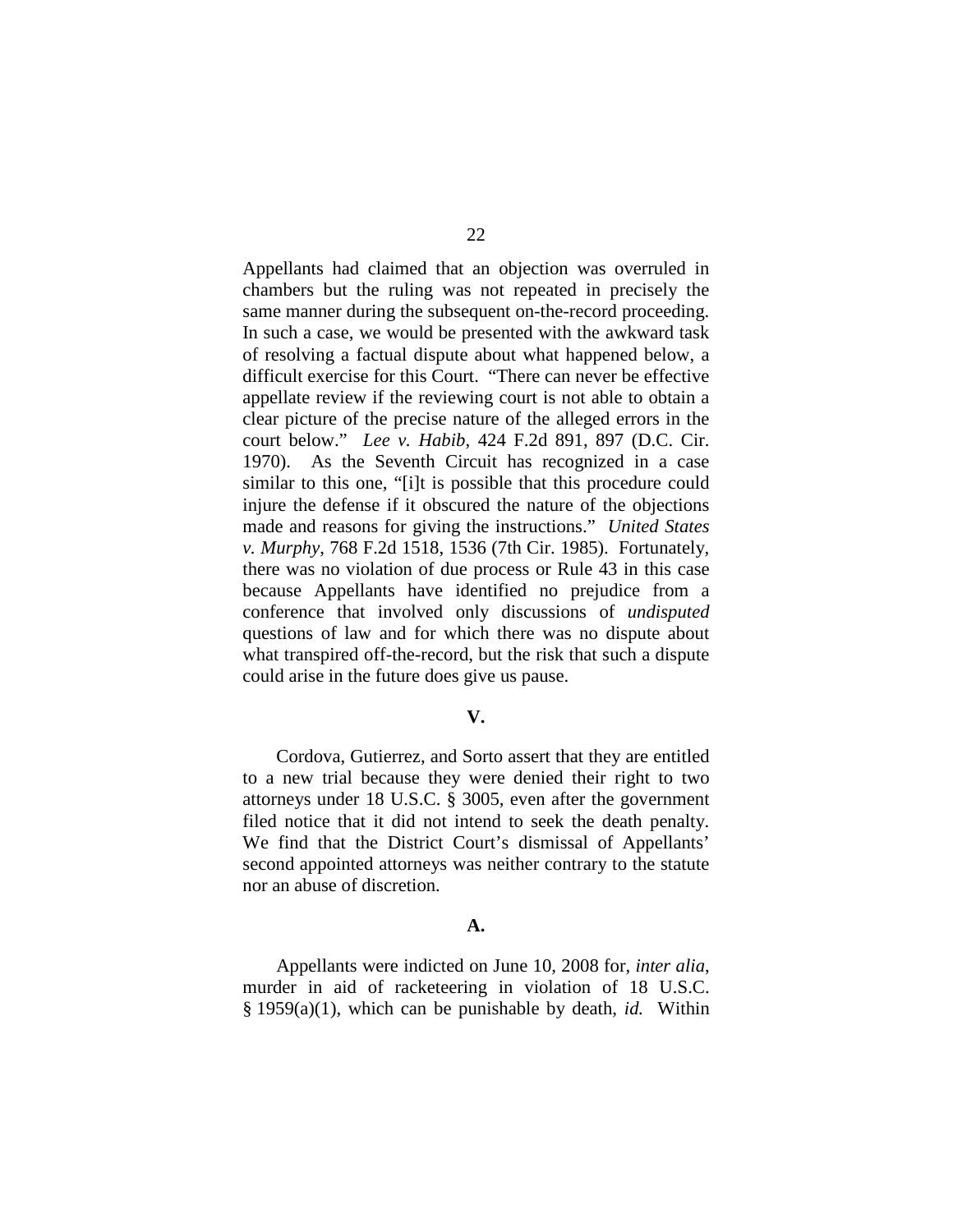approximately two months after indictment, each Appellant was appointed two attorneys.

The government filed notice on February 16, 2010, that it did not intend to seek the death penalty as to each Appellant. At a hearing on March 18, 2010, the District Court announced that, following the government's notice, it had consulted with the Federal Public Defender, who had indicated to the court that "since it is not going to be a death penalty case, the public is not required to pay for two lawyers for each defendant." Status Conf. Tr. 8 (March 18, 2010). As such, the District Court determined that Appellants, while welcome to have a second lawyer at their own expense, would only be appointed one lawyer "at taxpayer expense." *Id.* Defense counsel argued in response that they believed that the status had not changed because the government was still seeking life sentences, the case was complex, and the second appointed lawyer was particularly useful in this case because they had one Spanish-speaking lawyer and one non-Spanish-speaking lawyer for each Appellant (all of whom are native Spanishspeakers). The District Court assured defense counsel that translation assistance would be made available as needed, and that, with respect to the second attorney, it was possible – but not very likely – that he would change his mind.

On May 12, 2010, Sorto sought reconsideration of the District Court's decision in the form of a motion to appoint a second defense attorney pursuant to 18 U.S.C. § 3005. The District Court denied the request on June 24, 2010.

#### **B.**

We review questions of statutory interpretation *de novo*. *United States v. Wishnefsky*, 7 F.3d 254, 256 (D.C. Cir. 1993). The proper meaning of 18 U.S.C. § 3005 is a matter of first impression in this Circuit. To the extent that Appellants argue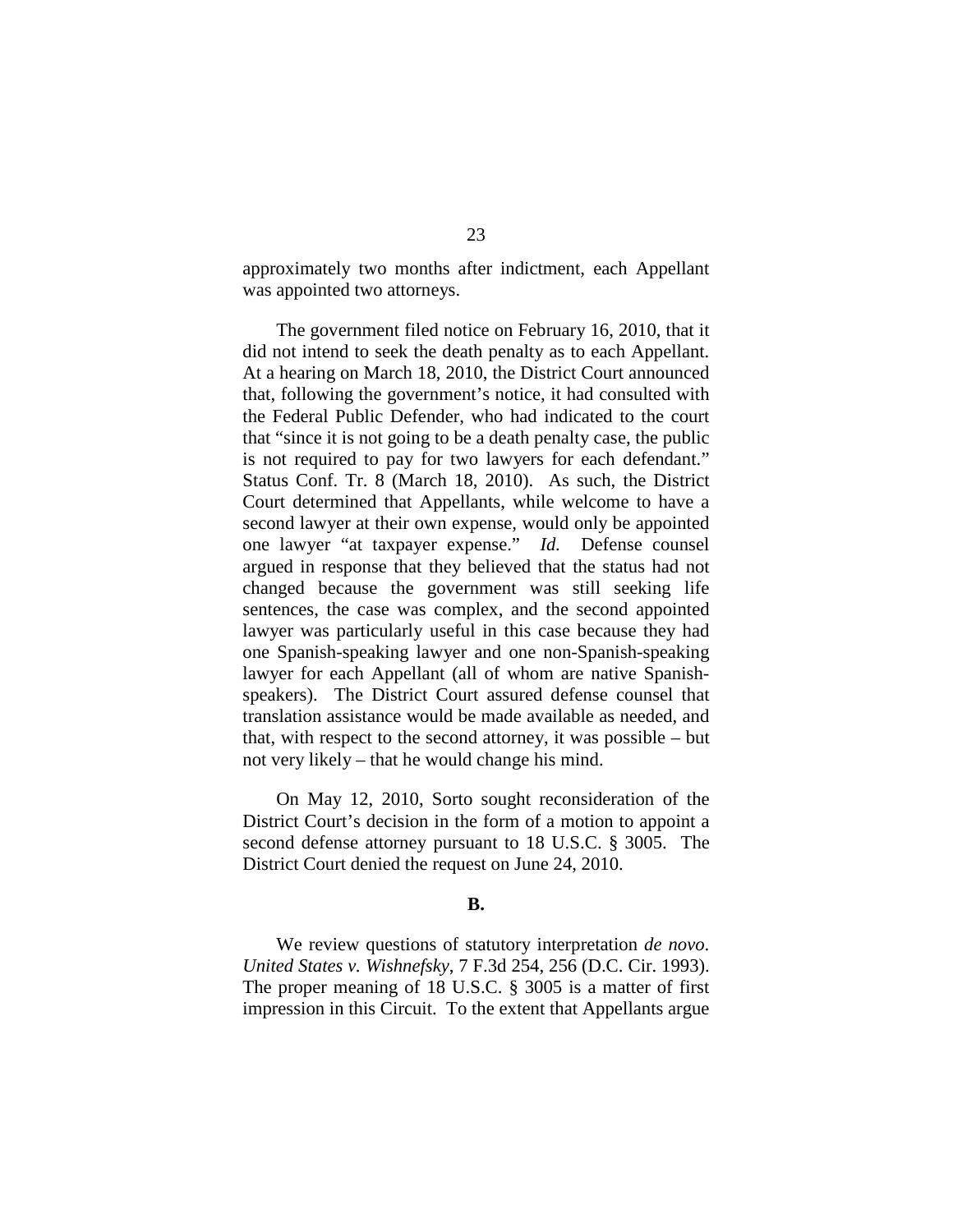that, even if not obligated by statute, the District Court should have exercised discretion to appoint a second attorney, we review that decision for abuse of discretion. *See generally United States v. Donato*, 99 F.3d 426, 429 (D.C. Cir. 1996).

"As always, we begin with the text of the statute." *United States v. Hite*, 769 F.3d 1154, 1160 (D.C. Cir. 2014) (citing *United States v. Ron Pair Enters., Inc.*, 489 U.S. 235, 241 (1989); *United States v. Barnes*, 295 F.3d 1354, 1359 (D.C. Cir. 2002)). "Where the language is clear, that is the end of judicial inquiry 'in all but the most extraordinary circumstances.'" *United States v. Braxtonbrown-Smith*, 278 F.3d 1348, 1352 (D.C. Cir. 2002) (quoting *Estate of Cowart v. Nicklos Drilling Co.*, 505 U.S. 469, 474 (1992)); *see also Caminetti v. United States*, 242 U.S. 470, 485 (1917) ("It is elementary that the meaning of a statute must, in the first instance, be sought in the language in which the act is framed, and if that is plain, and if the law is within the constitutional authority of the lawmaking body which passed it, the sole function of the courts is to enforce it according to its terms.").

With these principles in mind, we turn to the statutory text at issue here:

Whoever is indicted for treason or other capital crime shall be allowed to make his full defense by counsel; and the court before which the defendant is to be tried, or a judge thereof, shall promptly, upon the defendant's request, assign 2 such counsel, of whom at least 1 shall be learned in the law applicable to capital cases, and who shall have free access to the accused at all reasonable hours. In assigning counsel under this section, the court shall consider the recommendation of the Federal Public Defender organization, or, if no such organization exists in the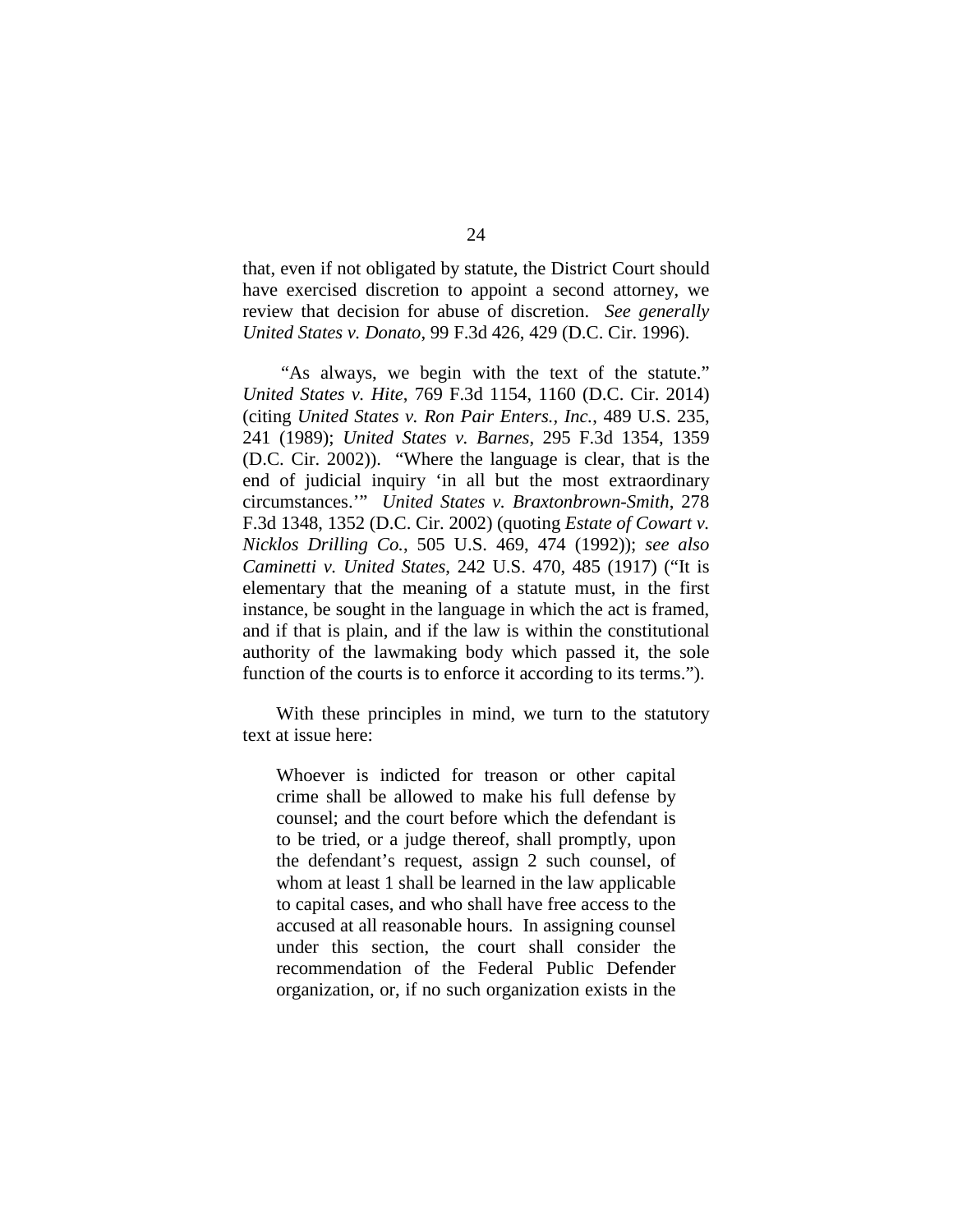district, of the Administrative Office of the United States Courts. The defendant shall be allowed, in his defense to make any proof that he can produce by lawful witnesses, and shall have the like process of the court to compel his witnesses to appear at his trial, as is usually granted to compel witnesses to appear on behalf of the prosecution.

#### 18 U.S.C. § 3005.

While a plain reading of the statute supports Appellants' position that the trigger to initiate and guarantee the right to a second lawyer is the return of an *indictment* of a "capital crime," *see United States v. Boone*, 245 F.3d 352, 359-60 (4th Cir. 2001), such a reading does not answer the question in this case – that is, whether the statute requires the retention of the second lawyer after the government has conclusively determined that it will not seek the death penalty. In this regard, the statute is silent and therefore ambiguous. *See Robinson v. Shell Oil Co.*, 519 U.S. 337, 340 (1997) ("Our first step in interpreting a statute is to determine whether the language at issue has a plain and unambiguous meaning *with regard to the particular dispute in the case*." (emphasis added)); *see also United States v. Wilson*, 290 F.3d 347, 353 (D.C. Cir. 2002) ("In determining the 'plainness or ambiguity of statutory language' we refer to 'the language itself, the specific context in which that language is used, and the broader context of the statute as a whole.'" (quoting *Robinson*, 519 U.S. at 341)).

To address this ambiguity, we look to the statutory purpose. *Braxtonbrown-Smith*, 278 F.3d at 1352 ("Where the language is subject to more than one interpretation and the meaning of Congress is not apparent from the language itself, the court may be forced to look to the general purpose of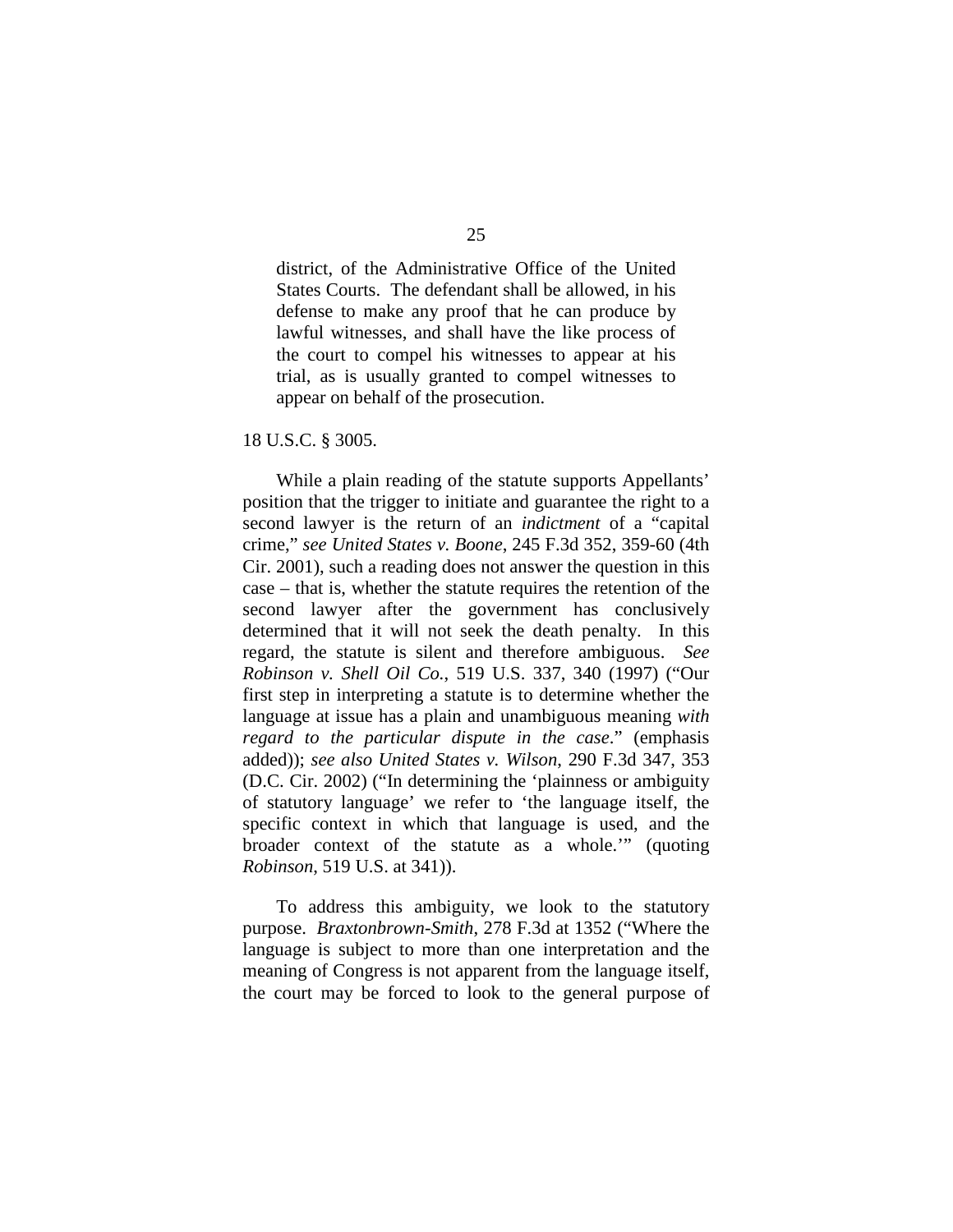Congress in enacting the statute and to its legislative history for helpful clues."). We "must avoid an interpretation that undermines congressional purpose considered as a whole when alternative interpretations consistent with the legislative purpose are available." *Id.* (citing *United States v. Am. Trucking Ass'ns, Inc.*, 310 U.S. 534, 543 (1940)). "[E]ven when the plain meaning [does] not produce absurd results but merely an unreasonable one 'plainly at variance with the policy of the legislation as a whole'" we must "follow[] that purpose, rather than the literal words." *Am. Trucking Ass'ns*, 310 U.S. at 543 (quoting *Ozawa v. United States*, 260 U.S. 178, 194 (1922)).

The language used by Congress suggests that the purpose of the statute would be best met by applying the mandate for two attorneys only as long as the death penalty is actually being pursued. The statute demands that at least one of the two appointed counsel "shall be learned in the law applicable to *capital cases*." 18 U.S.C. § 3005 (emphasis added). The reference to "capital cases" is significant, because even though Congress did not define the term in this section, Congress has repeatedly used "capital case" to mean a proceeding in which the death penalty has been imposed or a case in which the death penalty is being or could be sought. *See, e.g.*, 18 U.S.C. § 3510(b) (right of victim to attend trial even if she may appear as witness at subsequent sentencing phase in a death penalty case); 28 U.S.C. § 2266 (special habeas corpus procedures for cases where a death sentence was imposed); 42 U.S.C. § 14163 (grants to states to improve representation in cases where a death sentence may be sought or has been imposed). The Supreme Court and lower federal courts have historically used the term "capital case" in the same manner. *See, e.g.*, *Wiggins v. Smith*, 539 U.S. 510, 524 (2003); *United States v. Parker*, 103 F.2d 857, 861-62 (3rd Cir. 1939). Congress and the courts have imposed procedural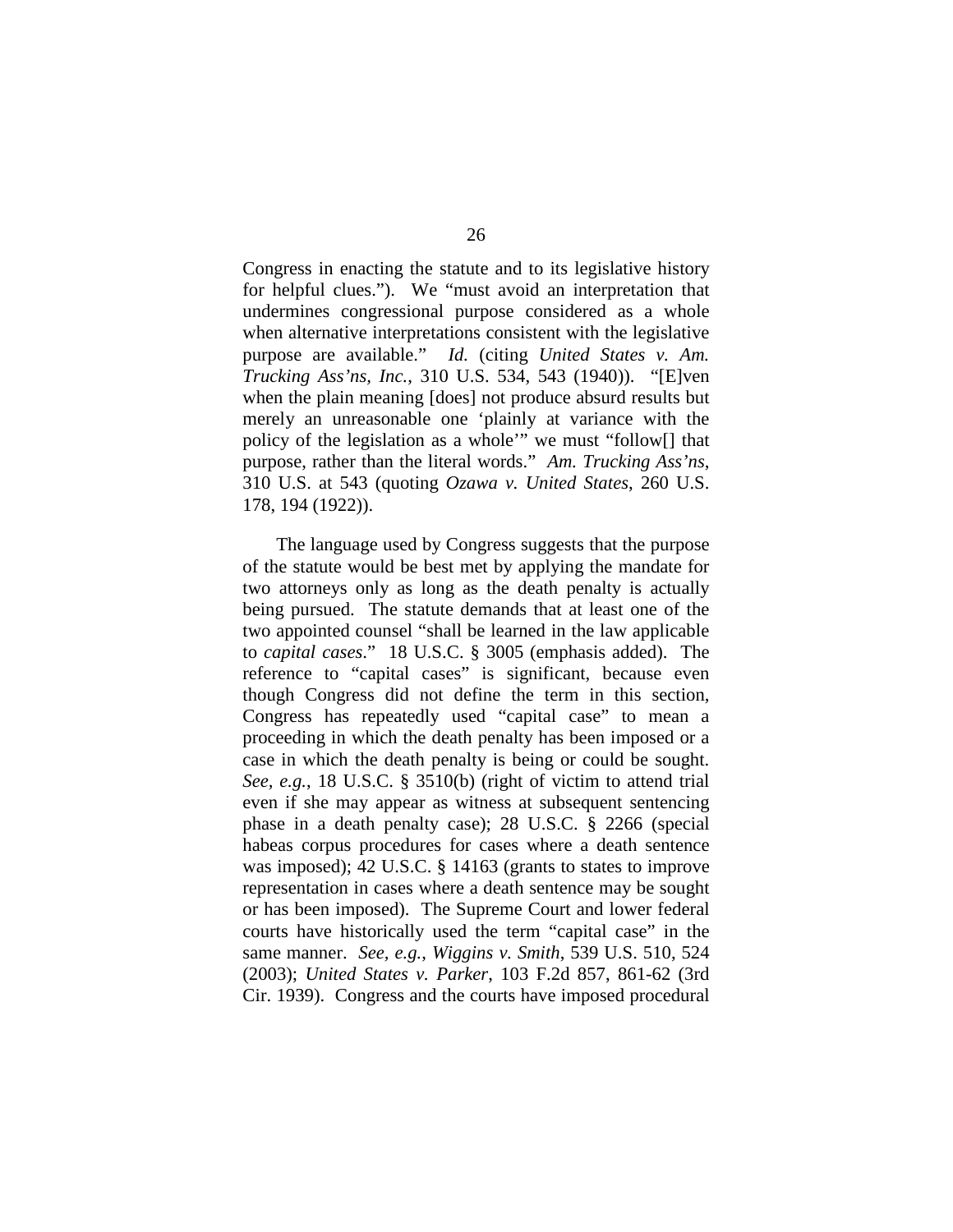safeguards in cases where the death penalty is at issue that are distinct from the procedures required in noncapital cases, *see, e.g.*, *O'Dell v. Netherland*, 521 U.S. 151, 167 (1997); *Gilmore v. Taylor*, 508 U.S. 333, 342 (1993), because "there is a significant constitutional difference between the death penalty and lesser punishments," *Beck v. Alabama*, 447 U.S. 625, 637 (1980).

Thus, by requiring that at least one attorney be "learned in the law applicable to capital cases," Congress indicated that the purpose of the second lawyer is to provide additional support and expertise to defendants facing the possibility of the death penalty, precisely because defending those cases requires a separate and unique base of knowledge, training, and experience. Thus understood, the statute reflects Congress's policy decision that defendants relying on appointed counsel need even more help – and more specialized help – when their life hangs in the balance. If the death penalty is not on the table for a particular case, such expertise is no longer absolutely necessary for a fair proceeding to result. *Cf. United States v. Waggoner,* 339 F.3d 915, 918 (9th Cir. 2003) (reflecting that "the purpose of the two-attorney right is to reduce the chance that an innocent defendant would be put to death because of inadvertence or errors in judgment of his counsel" (internal quotation marks omitted)).

Further support for this conclusion is found in the amendment history of the statute. The provision now found at 18 U.S.C. § 3005 was originally enacted as Section 29 of the Crimes Act of April 30, 1790, 1 Stat. 118-19. The provision was included in the Revised Statutes at R.S. § 1034 (1878), and then placed in the United States Code at 18 U.S.C. § 563 (1925-26). In 1948, changes were made in phraseology, and the statute was moved from 18 U.S.C. § 563 to 18 U.S.C.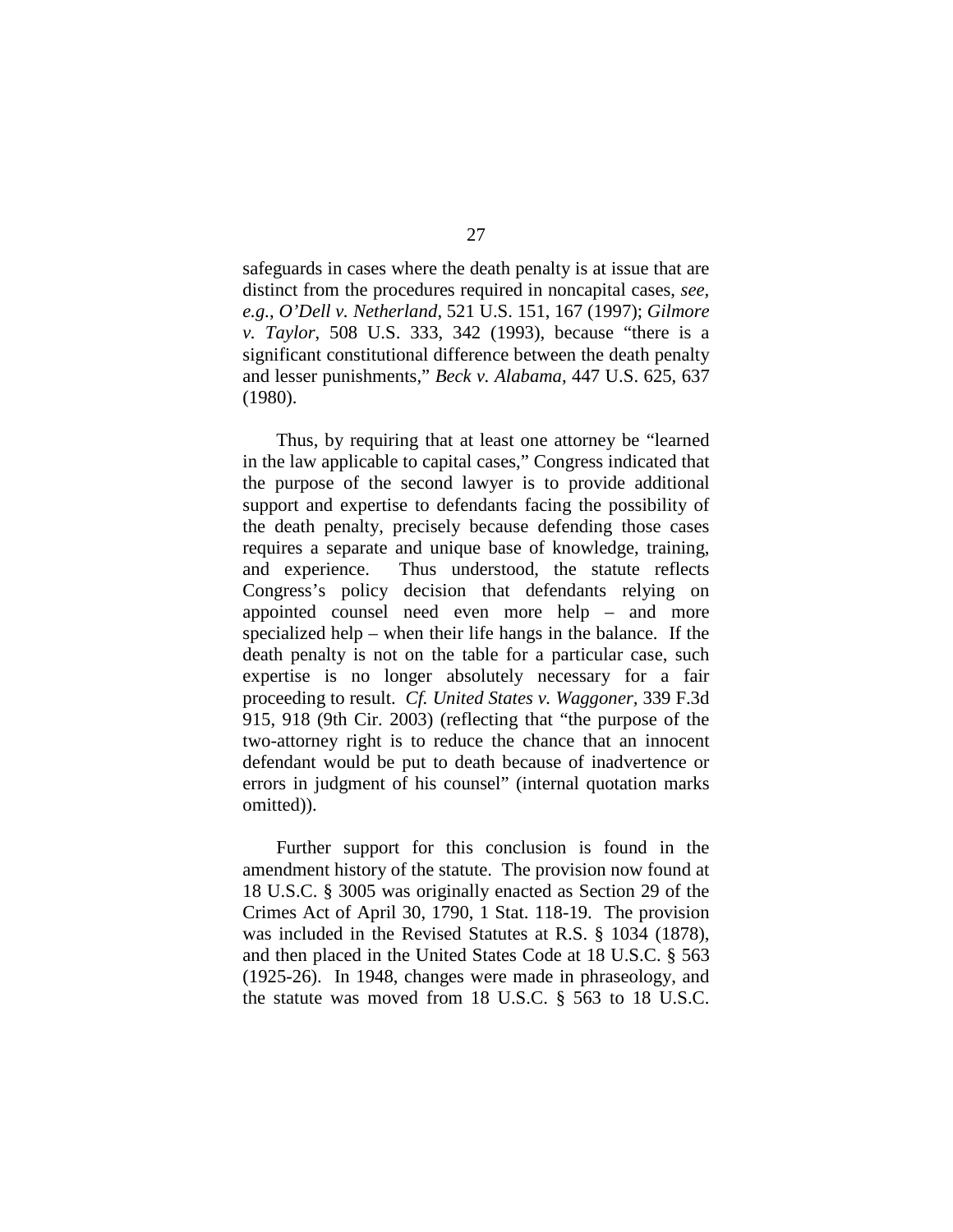§ 3005, *see* 62 Stat. 814. Throughout this time, no truly substantive changes were made, and no discernable explanatory commentary was ever provided. *See Boone*, 245 F.3d at 365 (Kiser, J., concurring in part and dissenting in part) (noting "dearth" of legislative history); *In re Sterling-Suárez*, 306 F.3d 1170, 1173 & n.2 (1st Cir. 2002) (stating that the court can only speculate about changes to the provision "[a]bsent legislative history").

In 1994, Congress made the first substantive changes to the statute as part of the Violent Crime Control and Law Enforcement Act of 1994. *See* Pub. L. No. 103-322, § 60026, 108 Stat. 1796, 1982 (1994). It was at this time that Congress imposed the requirement in Section 3005 that at least one counsel "learned in the law applicable to capital cases" be provided to defendants indicted for capital crimes. The amendment also opted for the word "promptly" in place of the word "immediately" as to the timing of counsel's appointment, and further introduced the requirement that the court consider counsel recommendations of the Federal Public Defender organizations or the Administrative Office of the United States Courts. Concurrent with these changes, Congress also enacted the Federal Death Penalty Act of the Violent Crime Control and Law Enforcement Act of 1994. *See* Pub. L. No. 103-322, § 60002, 108 Stat. at 1959 (codified at 18 U.S.C. §§ 3591 to 3598). Among other things, the Federal Death Penalty Act requires that the government serve notice on a defendant charged with a death-penalty-eligible offense indicating whether the government believes that the death penalty is justified in that particular case. 18 U.S.C. § 3593(a). Such notice must be made "a reasonable time before the trial or before acceptance by the court of a plea of guilty." *Id.* The notice must: (1) state "that the government believes that the circumstances of the offense are such that, if the defendant is convicted, a sentence of death is justified . . .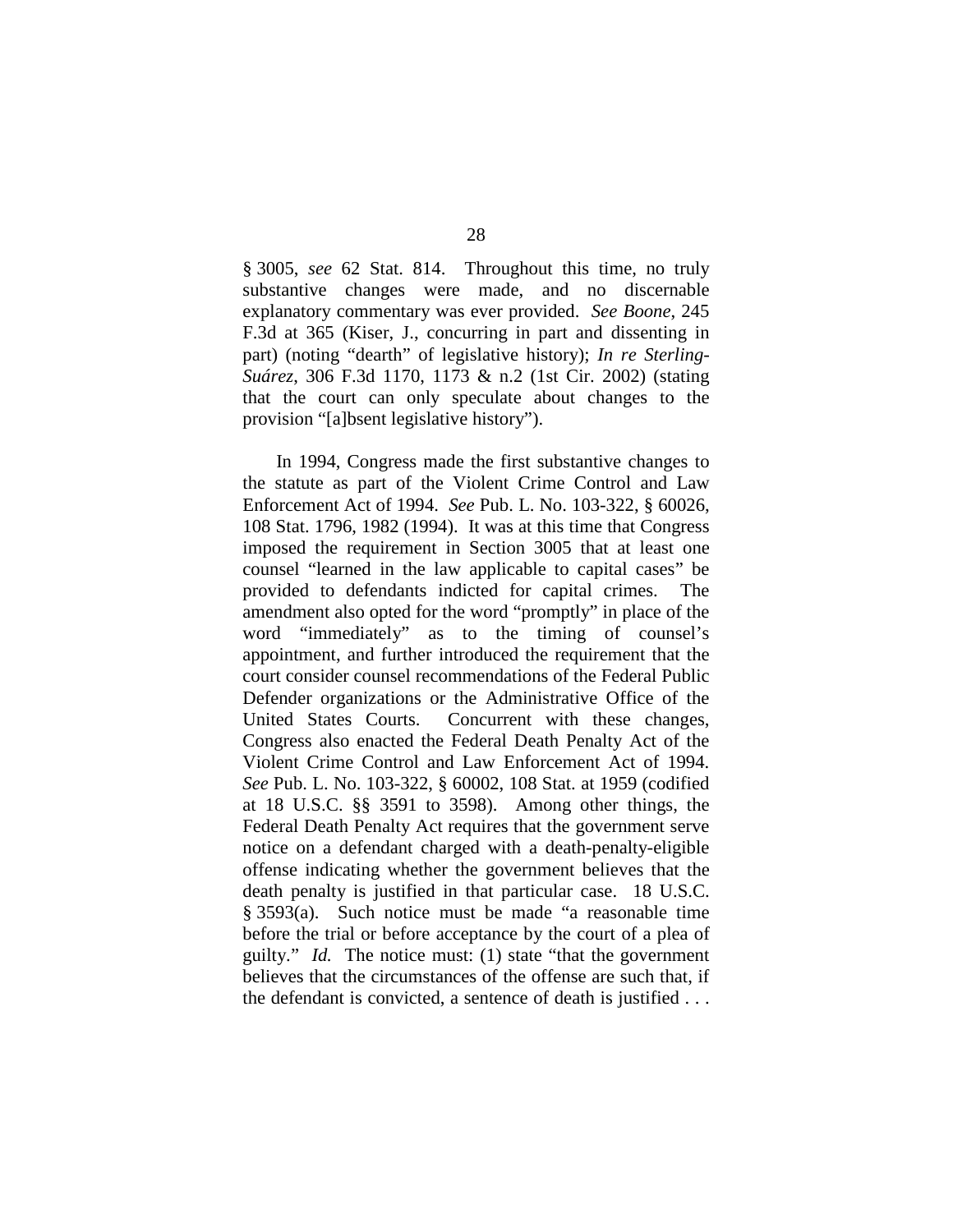and that the government will seek the sentence of death; and (2) set[] forth the aggravating factor or factors that the government, if the defendant is convicted, proposes to prove as justifying a sentence of death." *Id.* The Department of Justice has established comprehensive death penalty procedures based on the Federal Death Penalty Act. *See* U.S. DEP'T OF JUSTICE, U.S. ATTORNEYS' MANUAL, § 9-10.020 (April 2014).

This notice requirement underscores the importance of the "prompt" appointment of the second attorney in deathpenalty-eligible cases – that is, before the government makes its determination as to whether to seek a death sentence. Even among courts that disagree as to whether the second attorney is required after the government announces that it will not seek the death penalty, there is agreement that "prompt" means promptly after indictment, and not later. This is because the goal of the defense in this early stage of the proceedings is to convince the Attorney General not to seek the death penalty in the first place. *See, e.g.*, *In re Sterling Suárez*, 306 F.3d at 1173 (second attorney learned in the law of capital punishment "is likely to be especially useful in making and supporting arguments about mitigating and aggravating factors, primarily made at the stage when the Attorney General is determining whether or not to seek the death penalty and (still later) when the jury is determining the sentence"); *Boone*, 245 F.3d at 360 ("[T]he appointment of a second lawyer helps the defendant during this preliminary process when that investigation into relevant factors and presentment of information to the United States Attorney occurs. Surely, if the government decides not to seek the death penalty, then the penalty phase is won before trial, and a second lawyer has proven his worth."). While the death penalty is still on the table, there is a specific role for an attorney "learned in the law applicable to capital cases" to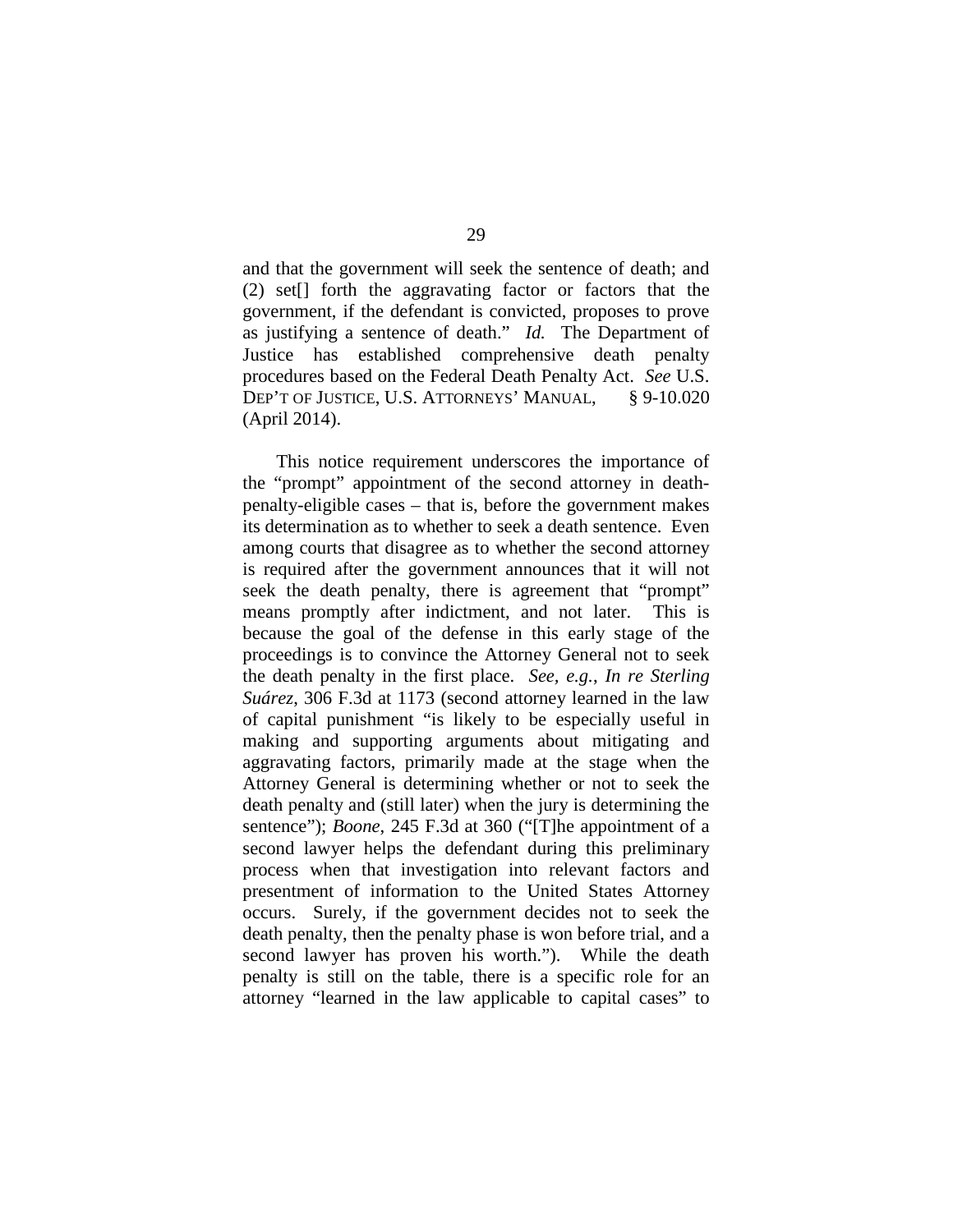play in the defense, but once the Attorney General has made a determination *not* to seek the death penalty, the requirement of counsel with such specialized expertise no longer serves that specific role.

Simply put, when we consider how federal capital prosecutions work in practice – practices that were established in 1994 contemporaneously with the amendment requiring at least one lawyer to be "learned in the law applicable to capital cases" – it is clear that the congressional purpose is best served by reading Section 3005 to *require* two attorneys only while the defendant faces the death penalty as a potential option. Once the government has decided not to seek the death penalty, the trial court retains the discretion to keep or dismiss the second attorney, but it is not *per se* error for the court to choose dismissal.

This conclusion is in accord with the majority of our sister circuit courts that have considered the issue. *See United States v. Douglas*, 525 F.3d 225, 237 (2d Cir. 2008) ("[O]nce the government has formally informed the court and the defendant of its intention not to seek the death penalty, the matter is no longer a capital case within the meaning of § 3005 and that section does not require the district court to continue the appointment of a second attorney."); *Waggoner*, 339 F.3d at 917-18 (term "capital crime" did not encompass the underlying offense when capital punishment could not be imposed and thus government's formal and irrevocable renunciation of intent to seek a conviction for capital murder justified denial of defendant's motion for continued representation by a second court-appointed lawyer); *United States v. Casseus*, 282 F.3d 253, 256 (3d Cir. 2002) (any error in the failure of the district court to act on the defendants' requests to appoint death-penalty qualified counsel was harmless where the requests were rendered moot by the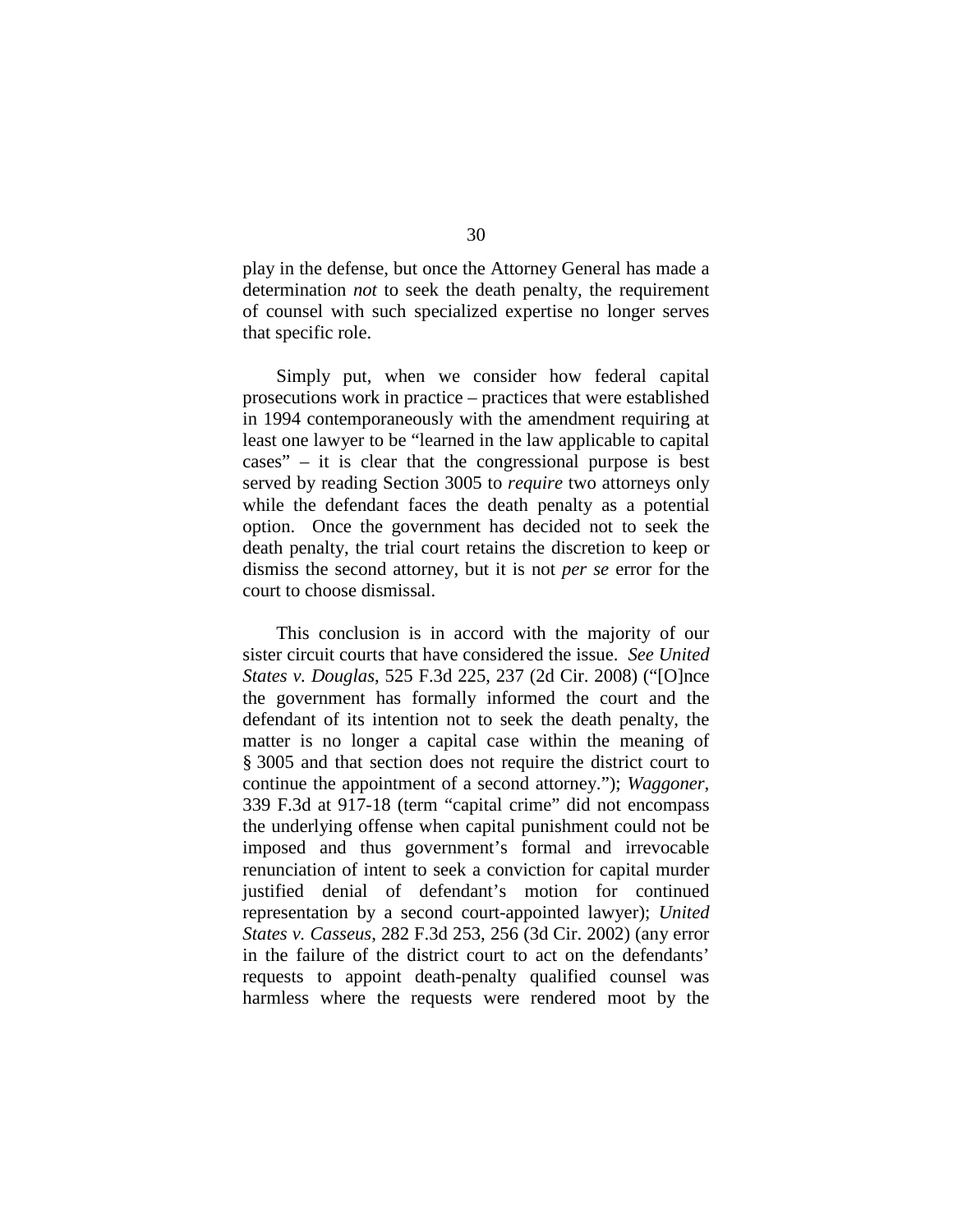government's decision not to seek the death penalty); *United States v. Grimes*, 142 F.3d 1342, 1347 (11th Cir. 1998) (defendant was not entitled to two court-appointed lawyers where the government had stated, on the record prior to trial, that it would not seek the death penalty; court determined that at that point the proceeding was transformed from a capital case into a noncapital case); *see also In re Sterling-Suárez*, 306 F.3d at 1175 ("[I]n this case there *are* practical reasons to treat the case as capital from indictment forward, for purposes of appointing learned counsel, *until it becomes clear that the death penalty is no longer an option*." (second emphasis added)). Further support for our conclusion comes from those opinions interpreting Section 3005 in the wake of *Furman v. Georgia*, 408 U.S. 238 (1972). *See United States v. Dufur*, 648 F.2d 512, 514-15 (9th Cir. 1980) (invalidation of death penalty provision in 18 U.S.C. § 1111 eliminated defendant's right to two attorneys in prosecution for "capital crimes"); *United States v. Shepherd*, 576 F.2d 719, 727-29 (7th Cir. 1978) (holding that because "there is no possibility that the death penalty can be imposed," this provision granting defendants a right to two counsel in capital cases was inapplicable); *United States v. Weddell*, 567 F.2d 767, 770-71 (8th Cir. 1977) (defendant accused of murder was not entitled to appointment of second attorney where *Furman* precluded imposition of death penalty and case thus lost its capital nature); *but see United States v. Watson*, 496 F.2d 1125, 1127-29 (4th Cir. 1973) (offense of first-degree murder still a "capital crime," and thus defendant charged with such offense had absolute statutory right to two attorneys on request, notwithstanding that under *Furman* the death penalty could not constitutionally be imposed).

The only circuit that has come to a different conclusion is the Fourth Circuit, *see Boone*, 245 F.3d at 359-60; *Watson*, 496 F.2d at 1129, but for the reasons stated above, we